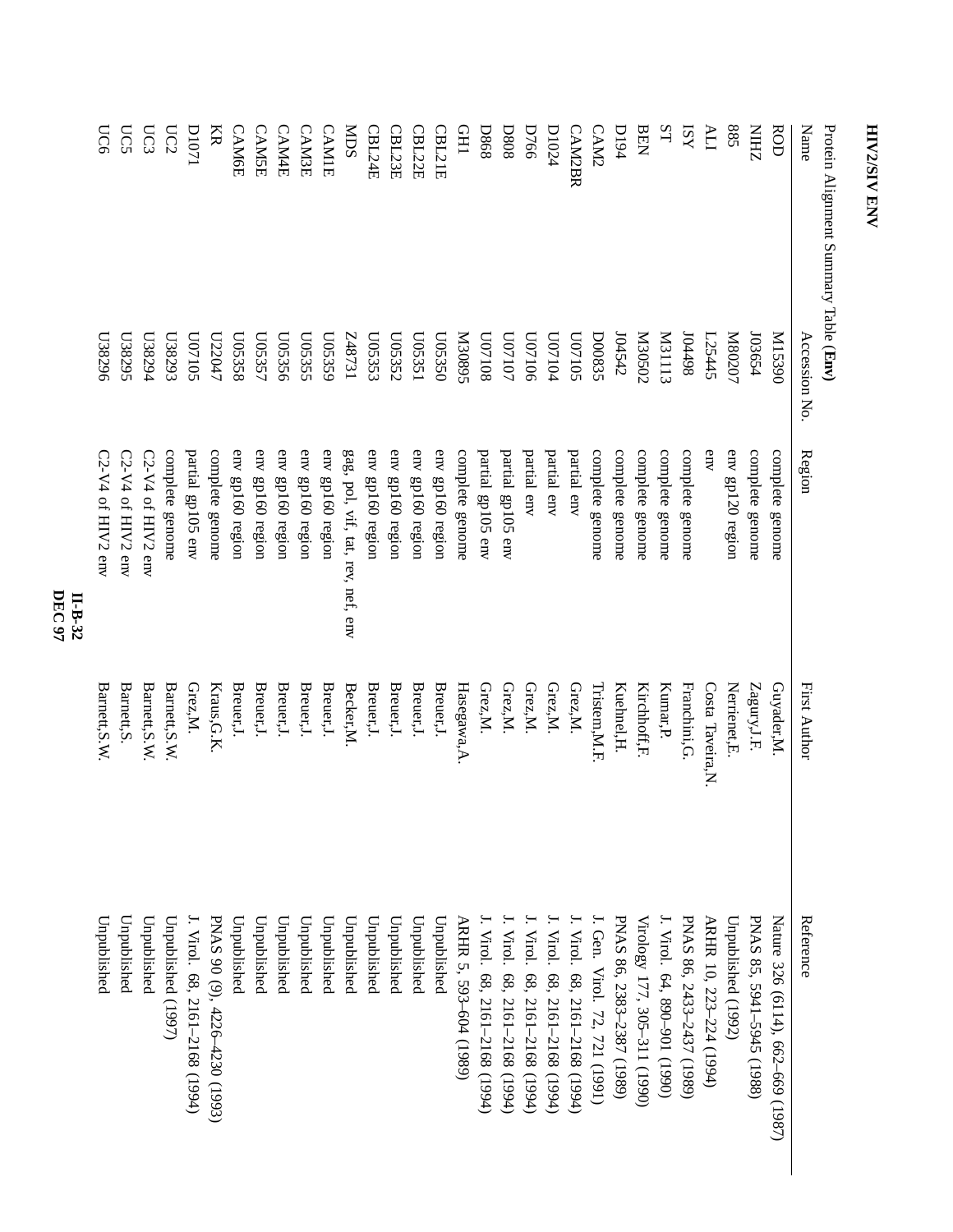| J. Virol. 67, 6522–6534 (1993)     | Kodama,T            | env,nef              | L22814         | NIN1316ZQ        |
|------------------------------------|---------------------|----------------------|----------------|------------------|
| ARHR 8: 395-402 (1992)             | Luciw,P.A.          | complete genome      | M76764         | IIAIMM           |
| J. Gen. Virol. 75, 529 (1994)      | Rud, E.W.           | complete genome      | <b>D01065</b>  | <b>HZENIN</b>    |
| Nature 328, 539–543 (1987)         | Franchini, G        | complete genome      | 66t61M         | MM251            |
| I. Virol. 68, 7433–7477 (1994)     | Gao,F.              | gag, p16/p28 partial | L33083         | FO784            |
| J. Virol. 68, 7433-7477 (1994)     | Gao,F.              | p16/p28 partial gag  | L33077         | 22381            |
| ARHR (1996) In press               | Nyambi,P.N.         | $_{\rm env}$         | U67348         | <b>NIOI1</b>     |
| [. Virol. 68, 7433–7477 (1994)     | Gao,F.              | partial env gp41 v3  | L33097         | <b>ONFT3</b>     |
| . Virol. 68, 7433–7477 (1994)      | Gao,F.              | partial env gp41 v3  | <b>L33096</b>  | IA <sub>3</sub>  |
| Virology 188, 850–853 (1992)       | Kawamura,M.         | env                  | D10458         | GH2P22           |
| Virology 202 (1), 471-476 (1994)   | Rey-Cuille,M.A.     | complete genome      | 027200         | <b>EHOA</b>      |
| ARHR 8, 1619 (1992)                | Dietrich Et Al,U.   | complete genome      | X61240         | <b>2D205 ALT</b> |
| I. Virol. 67, 1006-1014, (1993)    | Barnett, S.W.       | complete genome      | L07625         | <b>DC1</b>       |
| I. Virol. 71 (5), 3953-3960 (1997) | $Chen, Z$ .         | env                  | U75440         | SL93F            |
| ARHR (1996) In press               | Nyambi,P.N          | env                  | L67352         | <b>VI884</b>     |
| ARHR (1996) In press               | Nyambi,P.N.         | env                  | L67351         | S67IA            |
| ARHR (1996) In press               | Nyambi,P.N.         | env                  | U67350         | S1415            |
| ARHR (1996) In press               | Nyambi,P.N.         | env                  | U67349         | <b>N11056</b>    |
| ARHR 10 (9), 1157–1163 (1994)      | Cuoto-Fernandez,J.C | env                  | I18511         | <b>HIV2VI905</b> |
| ARHR 10 (9), 1157–1163 (1994)      | Cuoto-Fernandez,J.C | env                  | <b>SST8510</b> | <b>HIV2VI390</b> |
| ARHR 10 (9), 1157–1163 (1994)      | Cuoto-Fernandez,J.C | env                  | X78507         | <b>HIV2ISO53</b> |
| ARHR 10 (9), 1157-1163 (1994)      | Cuoto-Fernandez,J.C | env                  | <b>X78506</b>  | HIV2C19          |
| ARHR 10, 1289-1294 (1994)          | Cuoto-Fernandez,J.C | partial gp36 env     | X78505         | CI171            |
| AIDS 8 (3), 297-306 (1994)         | Often, R.A.         | env gp41             | L10637         | GB1222           |
| I. Virol. 68, 7433–7477 (1994)     | Gao,F.              | partial env gp41 v3  | L33095         | FA3              |
| ARHR 9, 703-704 (1993)             | Gao,F.              | env partial          | L16964         | 5132E2           |
| Unpublished                        | Barnett, S          | C2-V4 of HIV2 env    | E028303        | UC14             |
| Unpublished                        | Barnett, S.W.       | C2-V4 of HIV2 env    | L38302         | UC12             |
| Unpublished                        | Barnett, S.         | C2-V4 of HIV2 env    | L028301        | <b>UC11</b>      |
| Unpublished                        | Barnett, S.W.       | C2-V4 of HIV2 env    | <b>U38300</b>  | UC10             |
| Unpublished                        | Barnett, S.         | C2-V4 of HIV2 env    | G67820         | UC9              |
| Unpublished                        | Barnett, S.W.       | C2-V4 of HIV2 env    | R6Z850         | UC8              |
| Unpublished                        | Barnett, S          | C2-V4 of HIV2 env    | L67820         | LOQ              |

**DEC 97 II-B-33**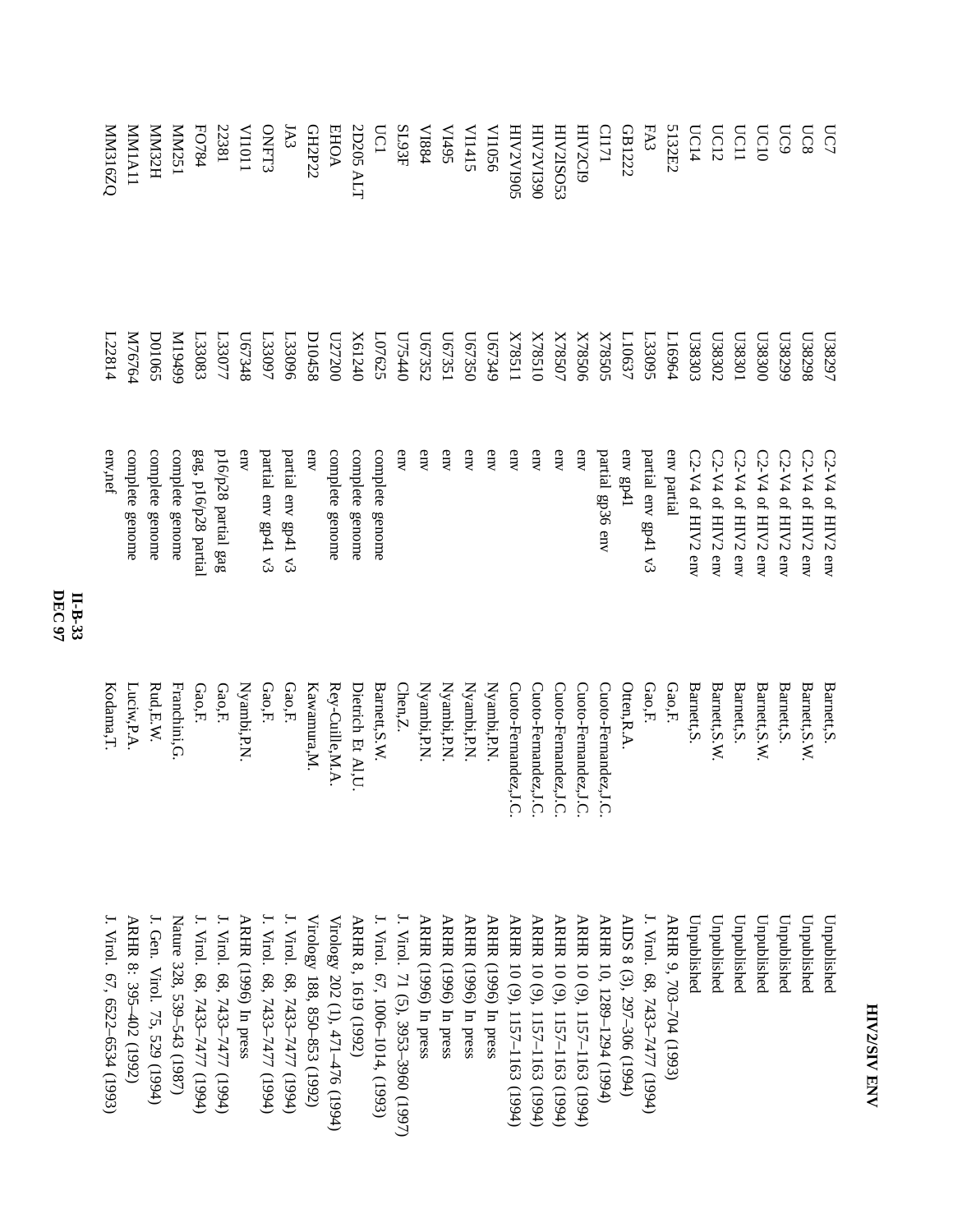| <b>SMCI2</b><br><b>SMCI8</b><br><b>SSS09</b><br>80588<br>env<br>env                                       | HIV7312AG<br>L33079<br>p16/p28, partial gag, env<br>Gao,F. | STMAK3<br><b>X60668</b><br>env<br>Khan, A.S. | <b>NLIS</b><br>K83293<br>complete genome<br>Novembre, F.J | SIVB670<br>8t006M<br>env, nef, LTR<br>Mullins, J.I. | HUMB670<br>S67406<br>env<br>Khabbaz, R.F. | SM62A<br>C86 <sub>t0</sub><br>env, nef, tat, rev<br>Hirsch, V.M. | SMMH44<br>X14307<br>complete genome<br>Hirsch, V.M. | <b>SIVSMMH9</b><br><b>P6108M</b><br>complete genome<br>Courgnaud, V | SMMPBJ6.6<br>L09212<br>env polyprotein gag nef<br>Hirsch, V.M.J | SMMPBJ14.441 SMMPBJA<br><b>M31325</b><br>complete genome<br>Dewhurst, S | SMNPBJ14.15 SMNPBJB<br>L03295<br>complete genome<br>Dewhurst, S | P209C15<br>F20009<br>env<br>Hynes, N.A. | <b>SMP209</b><br>E20008<br>env<br>Hynes, N.A. | <b>PHTLG1</b><br>Q18046<br>env<br>gp120 complete<br>Zhu,G.W. | PHTBEI<br>L18039<br>env gp120 complete<br>Zhu,G.W. | <b>MNELIV25</b><br>U06377<br>env partial<br>Chackerian, B | MNESPL17<br>L06352<br>env partial<br>Chackerian, B. | <b>NNELN11</b><br>L06277<br>env partial<br>Chackerian, B. | <b>NNE</b><br>M3274<br>complete genome<br>Benveniste,R.E | <b>TFSE1</b><br>L18034<br>env gp120 partial<br>Zhu,G.W. | <b>TFLN1</b><br>U18028<br>env gp120 partial<br>Zhu,G.W. | <b>TFLG1</b><br>L18023<br>env<br>gp120 partial<br>Zhu,G.W. | <b>TFBE2</b><br>GI0811<br>env<br>gp120 partial<br>Zhu, G.W. | <b>SEGJ</b><br>L76947<br>env<br>Kodama,T | SEGE<br>L26942<br>env<br>Kodama, T. | SEGA<br>L26938<br>env<br>Kodama, T. | <b>IO181WIN</b><br>S6S610<br>env, partial<br>Lane, T.E. | Zt <sub>I</sub> MM<br>M16403<br>complete genome<br>Chakrabarti,L. | <b>CTL7202</b><br>M61062<br>env<br>Burns, D.P. W. | MM239<br><b>M33262</b><br>complete genome<br>Regier,D.A. | <b>IZZEININ</b><br>608271<br>env,nef<br>Kodama, T. |
|-----------------------------------------------------------------------------------------------------------|------------------------------------------------------------|----------------------------------------------|-----------------------------------------------------------|-----------------------------------------------------|-------------------------------------------|------------------------------------------------------------------|-----------------------------------------------------|---------------------------------------------------------------------|-----------------------------------------------------------------|-------------------------------------------------------------------------|-----------------------------------------------------------------|-----------------------------------------|-----------------------------------------------|--------------------------------------------------------------|----------------------------------------------------|-----------------------------------------------------------|-----------------------------------------------------|-----------------------------------------------------------|----------------------------------------------------------|---------------------------------------------------------|---------------------------------------------------------|------------------------------------------------------------|-------------------------------------------------------------|------------------------------------------|-------------------------------------|-------------------------------------|---------------------------------------------------------|-------------------------------------------------------------------|---------------------------------------------------|----------------------------------------------------------|----------------------------------------------------|
| Cuoto-Fernandez,J.C<br>Cuoto-Fernandez,J.C.<br>ARHR 10 (9), 1157-1163 (1994)<br>ARHR 10, 1289-1294 (1994) | J. Virol. 68, 7433–7477 (1994)                             | J. Med. Primatol. 20, 167–171 (1991)         | Virology 186, 783–787 (1992)                              | Unpublished (1992)                                  | N. Engl. J. Med. 330, 172-177 (1994)      | I. Virol. 68, 2649–2661 (1994)                                   | Nature 339, 389–391 (1989)                          | I. Virol. 66, 414–419 (1992)                                        | I. Virol. 67, 2466-2474 (1993)                                  | Nature 345, 636-640 (1990)                                              | Nature 345, 636-640 (1990)                                      | ARHR 9, 803-806 (1993)                  | ARHR 9, 803-806 (1993)                        | J. Virol. (1995) In press                                    | J. Virol. (1995) In press                          | I. Virol. 68 (6), 4080-4085 (1994)                        | $I.$ Virol. 68 (6), 4080-4085 (1994)                | I. Virol. 68 (6), $4080-4085$ (1994)                      | Unpublished (1990)                                       | J. Virol. (1995) In press                               | I. Virol. (1995) In press                               | I. Virol. (1995) In press                                  | I. Virol. (1995) In press                                   | Unpublished (1994)                       | Unpublished (1994)                  | Unpublished (1994)                  | Virology 212 (2), 458-465 (1995)                        | Nature 328, 543–547 (1987)                                        | J. Virol. 65, 1843–1854 (1991)                    | ARHR 6, 1221-1231 (1990)                                 | I. Virol. 67, 6522–6534 (1993)                     |

### **DEC 97 II-B-34**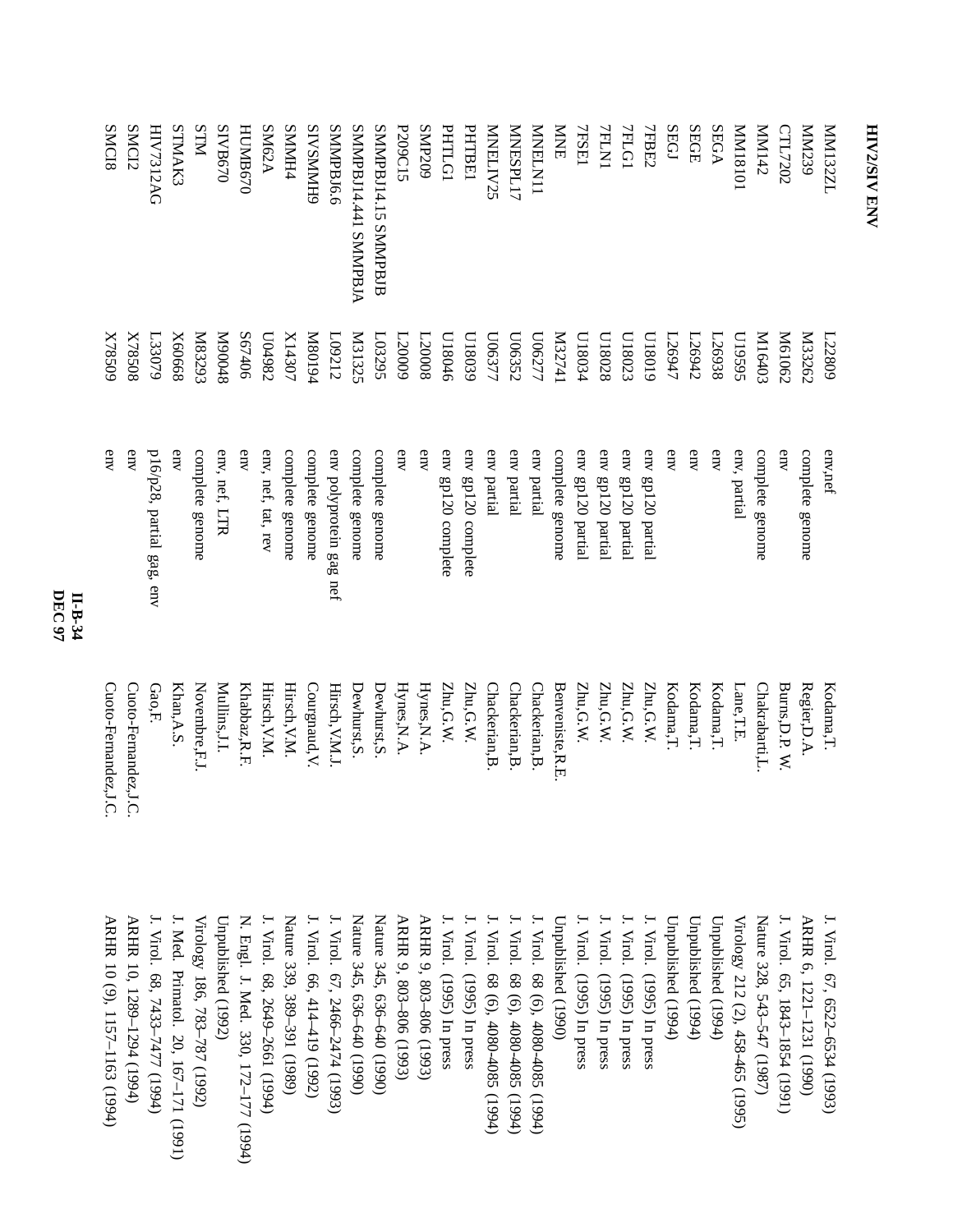**DEC 97 II-B-35**

This page intentionally leftblank.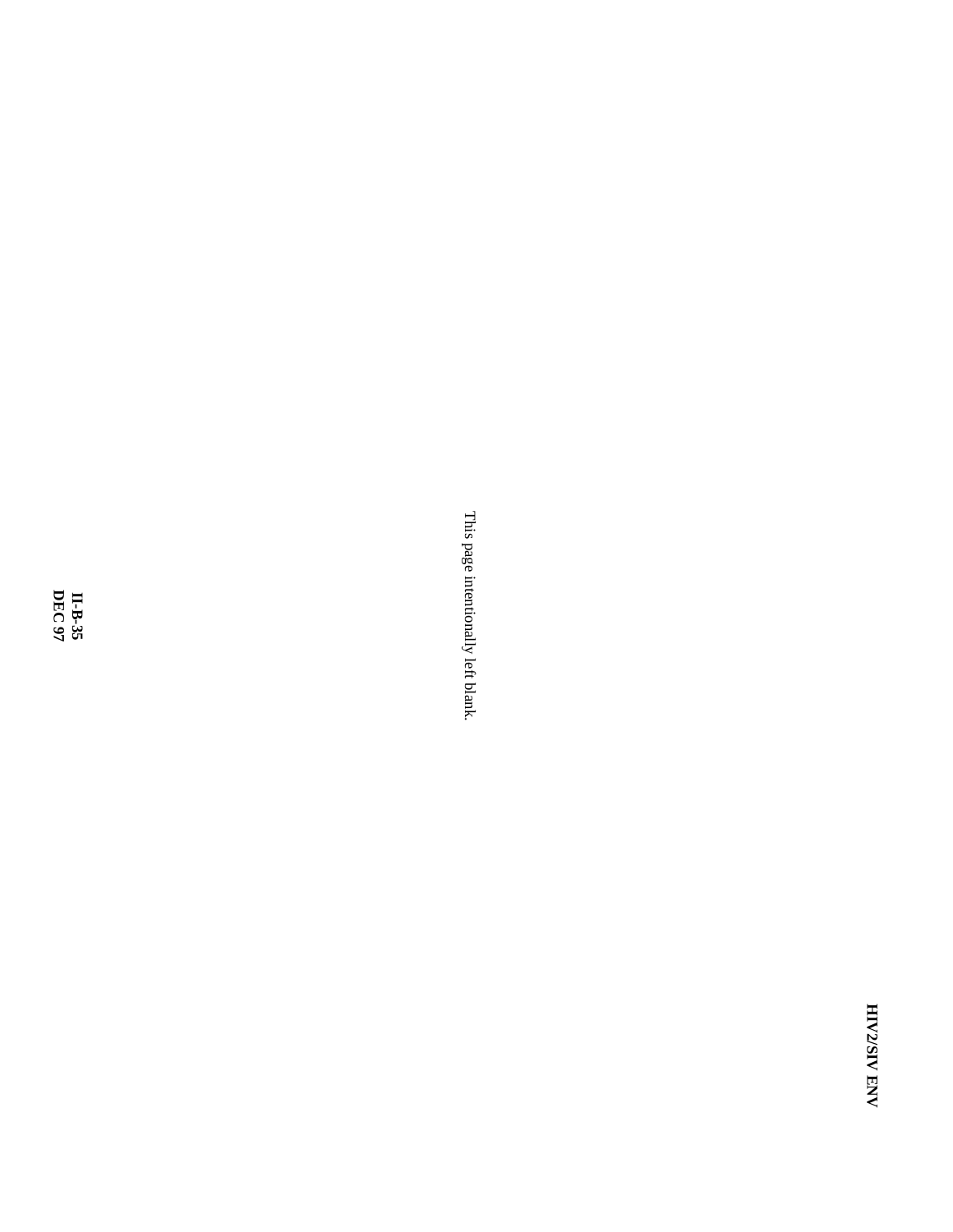| 112<br>123<br>124 |                              |                                                 | $-1 - 1 - -$<br>-0-1-1-1-            | --------<br>$-1 -$                   | $-$ AYESSR-P-L-LGISGEV-L-L-L-LGISGEV-                                                                                                                                                                                                                                                                                                                                                                                                                                                                                        | DC1<br>D205        |
|-------------------|------------------------------|-------------------------------------------------|--------------------------------------|--------------------------------------|------------------------------------------------------------------------------------------------------------------------------------------------------------------------------------------------------------------------------------------------------------------------------------------------------------------------------------------------------------------------------------------------------------------------------------------------------------------------------------------------------------------------------|--------------------|
|                   |                              | $\mathbf{N}$ -                                  | $-\Delta$ -<br>$I - L - -S - -I - D$ |                                      | AHTS-H-F-LL--I-VYGFLGHKKN                                                                                                                                                                                                                                                                                                                                                                                                                                                                                                    |                    |
|                   |                              |                                                 | $-2$ - $\sim$ - -                    |                                      | $Ah$ ?s-?-?-?L--I--IyGf?gk--n                                                                                                                                                                                                                                                                                                                                                                                                                                                                                                | CONSENSUS          |
|                   |                              |                                                 |                                      |                                      |                                                                                                                                                                                                                                                                                                                                                                                                                                                                                                                              |                    |
|                   |                              | $-1 - R - 1 -$                                  |                                      |                                      |                                                                                                                                                                                                                                                                                                                                                                                                                                                                                                                              |                    |
|                   | $-T-SKNSG-TS$                |                                                 |                                      |                                      |                                                                                                                                                                                                                                                                                                                                                                                                                                                                                                                              | D107:              |
|                   | $- - - - - - - - - - -$      | $-1$ - $-1$ - $-1$                              |                                      |                                      |                                                                                                                                                                                                                                                                                                                                                                                                                                                                                                                              |                    |
|                   | $- - -$ N - SRSRP S-S - N -  | $-1$ - $-1$ - $-1$                              |                                      |                                      | -GRK--<br>$-1 - 1 - 1 - K$ .                                                                                                                                                                                                                                                                                                                                                                                                                                                                                                 |                    |
|                   |                              | - MM - - - - D - - V - - -                      |                                      | $-4 - \Lambda - \Lambda -$           | TC----<br>--- X-AH-K                                                                                                                                                                                                                                                                                                                                                                                                                                                                                                         |                    |
|                   |                              | $-1 - 1$                                        |                                      |                                      | $AC - KS - - - -$<br>-T-------A.                                                                                                                                                                                                                                                                                                                                                                                                                                                                                             |                    |
|                   |                              | .<br>F                                          |                                      |                                      | TRKG--                                                                                                                                                                                                                                                                                                                                                                                                                                                                                                                       |                    |
|                   |                              |                                                 |                                      |                                      | $AXK--$<br>-- KRK                                                                                                                                                                                                                                                                                                                                                                                                                                                                                                            |                    |
|                   |                              |                                                 | $E--A$                               |                                      | <b>TRKMH</b><br>$-04X - -$                                                                                                                                                                                                                                                                                                                                                                                                                                                                                                   |                    |
|                   |                              | $-4-1$<br>$-5 - -$                              |                                      |                                      | $-1 - 1$                                                                                                                                                                                                                                                                                                                                                                                                                                                                                                                     |                    |
|                   | - - - R - ・・・・・・・・・・ - - N - |                                                 |                                      |                                      | $-1 - -1 = -1$<br>- - V - - - - A - T - - - - - T N -                                                                                                                                                                                                                                                                                                                                                                                                                                                                        |                    |
|                   |                              |                                                 |                                      |                                      | . S – KH – – – K – – – – – – – – – – K – – H                                                                                                                                                                                                                                                                                                                                                                                                                                                                                 |                    |
|                   |                              |                                                 |                                      | ------                               |                                                                                                                                                                                                                                                                                                                                                                                                                                                                                                                              |                    |
|                   |                              |                                                 |                                      | $-4 - 4 - 4 -$                       | $\begin{aligned} &\cdot\mathbf{R}\mathbf{R}\mathbf{E}\!-\!\mathbf{T}\!-\!\boldsymbol{-1}\!-\!\boldsymbol{1}\!-\!\boldsymbol{-1}\!-\!\boldsymbol{-1}\!-\!\boldsymbol{-1}\!-\!\boldsymbol{-1}\!-\!\boldsymbol{-1}\!-\!\boldsymbol{-1}\!-\!\boldsymbol{-1}\!-\!\boldsymbol{-1}\!\\ &\cdot\mathbf{C}\!-\!\mathbf{K}\mathbf{S}\mathbf{L}\!-\!\mathbf{C}\mathbf{V}\!-\!\mathbf{S}\!-\!\boldsymbol{-1}\!-\!\boldsymbol{1}\!-\!\boldsymbol{1}\!-\!\boldsymbol{-1}\!-\!\boldsymbol{-1}\!-\!\boldsymbol{-1}\!-\!\boldsymbol{-1}\!-\!\$ |                    |
|                   | $- - N - SNDS$ S-TS          | :<br>7<br>1                                     | $-V -$                               |                                      |                                                                                                                                                                                                                                                                                                                                                                                                                                                                                                                              |                    |
|                   | $-1 - N - N + N$             | $-1$                                            |                                      | $-5$                                 | APQKT-----S-<br>$\frac{1}{\mathbb{F}^2}$                                                                                                                                                                                                                                                                                                                                                                                                                                                                                     |                    |
|                   | ----N-SKNSG-TS               | -<br>N--                                        |                                      |                                      | TRR-A-<br>$-8 - -$<br>-- K - N --                                                                                                                                                                                                                                                                                                                                                                                                                                                                                            |                    |
|                   |                              | i<br>N                                          |                                      |                                      | $\ldots$ GA-----                                                                                                                                                                                                                                                                                                                                                                                                                                                                                                             |                    |
|                   |                              |                                                 |                                      | - - - - - - - - -                    | $-50 -$<br>$---A---$                                                                                                                                                                                                                                                                                                                                                                                                                                                                                                         |                    |
|                   |                              |                                                 |                                      | - - - - - - - - -                    | - ER – – –<br>- - - - - - - A - - - - - - - - A : Q -                                                                                                                                                                                                                                                                                                                                                                                                                                                                        |                    |
|                   |                              |                                                 |                                      |                                      | - EP コートーーー マーーーーー                                                                                                                                                                                                                                                                                                                                                                                                                                                                                                           |                    |
|                   |                              | $-4-1$                                          |                                      |                                      | -- FVV--<br>$-1 - 2$                                                                                                                                                                                                                                                                                                                                                                                                                                                                                                         |                    |
|                   |                              | $- -N - - -S - -$                               |                                      | $-4 - 4 - 4 -$                       | $-5V-S--A-$                                                                                                                                                                                                                                                                                                                                                                                                                                                                                                                  |                    |
|                   |                              | $- - \Delta - -$                                |                                      |                                      | $-S-KI---V-F$                                                                                                                                                                                                                                                                                                                                                                                                                                                                                                                | <b>ST</b><br>ST    |
|                   |                              | $-\Delta$ -                                     |                                      | --V----K                             | $-MSS$ -                                                                                                                                                                                                                                                                                                                                                                                                                                                                                                                     |                    |
|                   |                              | $-\Delta$ --<br>$- - - - - - - - - - - - - - -$ |                                      |                                      |                                                                                                                                                                                                                                                                                                                                                                                                                                                                                                                              | NIHZ<br>885<br>ALI |
|                   | ------N-T: N-M-              | -<br> -<br> -<br>$- - - - - - - -$              |                                      |                                      | -KGSK------<br>- - V - A - - K - - H - K - F - -                                                                                                                                                                                                                                                                                                                                                                                                                                                                             |                    |
|                   |                              | -<br>N----                                      |                                      | - - - - - - T - H - H - -<br>- TR-T- |                                                                                                                                                                                                                                                                                                                                                                                                                                                                                                                              | ROD                |
|                   |                              |                                                 |                                      |                                      |                                                                                                                                                                                                                                                                                                                                                                                                                                                                                                                              | <b>CONSENSUS-</b>  |
|                   | $\times *$<br>$\times$       | ,∕≻                                             | ᠈᠈                                   | $\check{'}$                          |                                                                                                                                                                                                                                                                                                                                                                                                                                                                                                                              |                    |

EHOA

 $- N H V N^{-1} - N^{-1} \cdots - 1 - 1 Y G Y N G K \quad , \ N F -$ 

 $-K$ 

 $- - K -$ 

 $- -\Lambda - -$ 

 $-1 - 1 - 0 - 1 - 1 - 1$ 

 $\frac{1}{1}$ 

**6TT**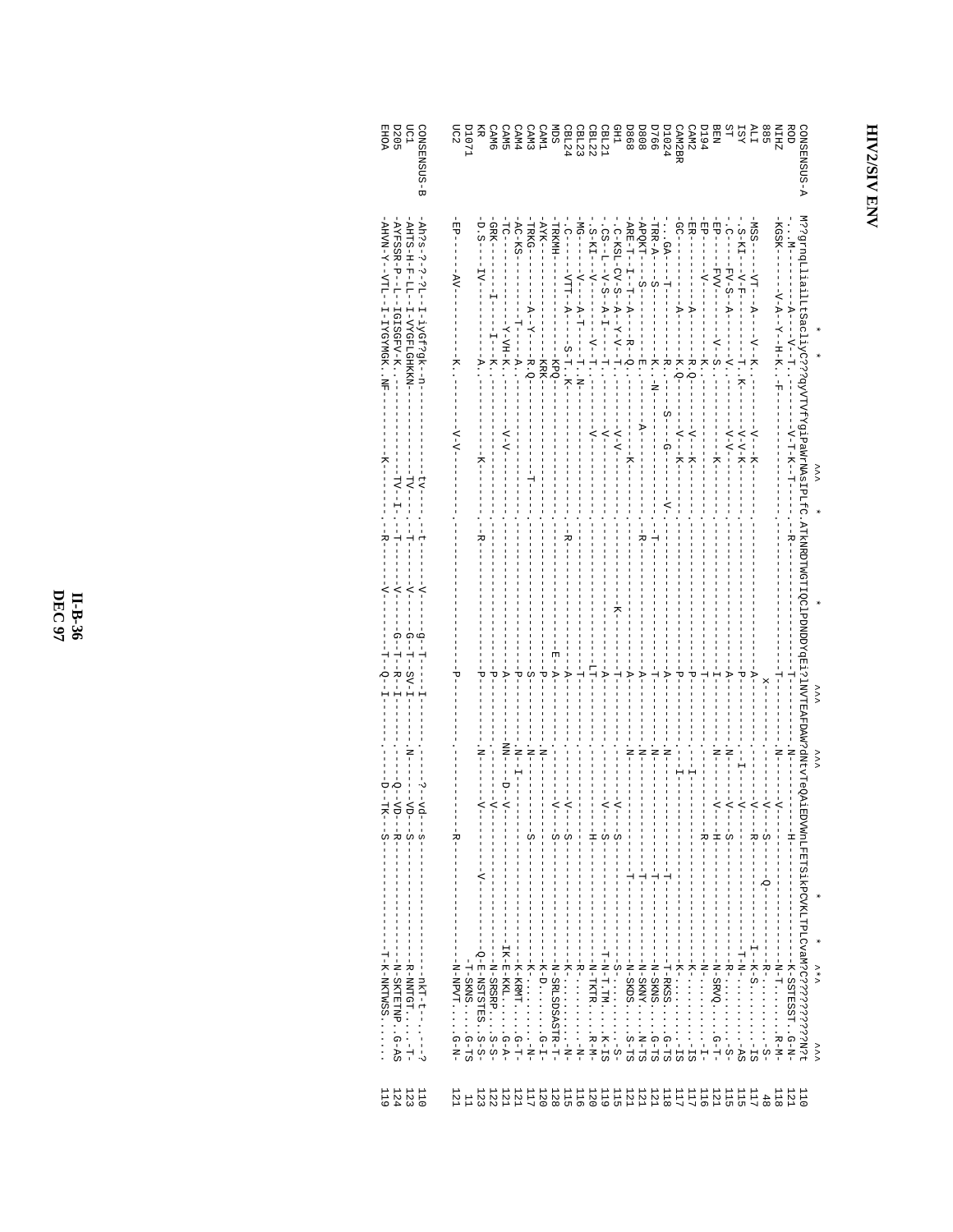| STIM                                 | NTS-SUSNESNO | SMMB670            | <b>IUMB670</b>        | <b>SM62A</b>                                       | <b>PHMMS</b>                   |                    | SIV6P6<br>SMMH9                                                                                                                                                                                                                                                       | <b>ALBUMPBJA</b>           | <b>TVSMMPBJE</b>             |                                                                                                     | 9209C19<br>9209C15                 | <b>TOTLE</b>         | THREE             | <b>INELIV2</b>     | <b>LISSEN</b>                                                               | <b>LINTEN</b>      | 립                  |                                                 | <b>TRES<br/>TELOSI</b><br>TELOSEI<br>TESEI                                                         |                                                           |                                                         | <b>CORS</b>                                               | <b>ROBS</b>                 | <b>ECA</b>             | L018101       |           | CTL7202<br>MM142    |                                  |                           | MM1A11<br>MM316ZQ<br>MM132ZL<br>MM239                                                  |                         | MIN251<br>MIN32H                              |                       | <b>SUSNESNO</b><br>S |
|--------------------------------------|--------------|--------------------|-----------------------|----------------------------------------------------|--------------------------------|--------------------|-----------------------------------------------------------------------------------------------------------------------------------------------------------------------------------------------------------------------------------------------------------------------|----------------------------|------------------------------|-----------------------------------------------------------------------------------------------------|------------------------------------|----------------------|-------------------|--------------------|-----------------------------------------------------------------------------|--------------------|--------------------|-------------------------------------------------|----------------------------------------------------------------------------------------------------|-----------------------------------------------------------|---------------------------------------------------------|-----------------------------------------------------------|-----------------------------|------------------------|---------------|-----------|---------------------|----------------------------------|---------------------------|----------------------------------------------------------------------------------------|-------------------------|-----------------------------------------------|-----------------------|----------------------|
| -ACPG-<br>-ACPG-                     |              | GCTC               |                       | ecro                                               | 9729-                          | GCLG               |                                                                                                                                                                                                                                                                       | ទំនង់<br>មិនទំនង់<br>ទំនង់ |                              |                                                                                                     | CCLG                               | -GCLG                | CCLG              |                    |                                                                             |                    | ecro               | CCLG                                            | GCLG                                                                                               | GCLG.                                                     | GCLG.                                                   | CCLG-                                                     | COLG:                       | GCLG:                  |               | GCLG      | GCLG                | GCLG                             | GCLG                      | CCLG                                                                                   | -GCLG                   | -GCTG                                         | CCLG                  | CCLG                 |
| ÷                                    |              |                    |                       | $L=-\nabla-\nabla L \cdot \nabla -\nabla -\nabla.$ |                                |                    | $\begin{aligned} & -\textbf{-} \textbf{L} - \textbf{-L} - - \textbf{SG} - - \textbf{V} \; . \\ & -\textbf{-L} \textbf{S} - \textbf{x} - - \textbf{SG} - - \textbf{V} \; . \\ & -\textbf{-L} \textbf{-S} - \textbf{x} - \textbf{SG} - - \textbf{V} \; . \end{aligned}$ | $-L$ - $-L$ --SG---V.      | $-L$ - $L$ -- $S$ G--- $V$ . | $-\mathbf{L} - \mathbf{V} - \mathbf{L} \mathbf{G} - - \mathbf{V}$ .                                 | $L--V--LK---V.$                    | $-T$ -AXG-<br>i<br>H | $-L - \Delta Z$ G |                    |                                                                             |                    |                    | $-L-\Delta XG$<br>Ļ,                            | $-L-VYG$<br>÷.<br>부                                                                                | $-L-NXG$<br>÷F.<br>부                                      | $-1 - NXG$<br>$\frac{1}{2}$<br>$\overline{\phantom{a}}$ | $-L-AA-1$<br>÷,                                           | $-1 - \Delta X$ C<br>÷.     | $T - \Delta X$ C<br>÷. |               | $L - VYG$ | <b>EL-VYG</b><br>÷. | $-1 - \Delta \lambda$<br>Ė.<br>Ļ | $-L-\Delta XG$<br>ė.<br>٢ | $-L-\Delta ZG$<br>Ļ.<br>Ļ                                                              | $-L-\Delta ZG$<br>÷.    | $-1 - \Delta \lambda$<br>$\frac{1}{\sqrt{2}}$ | $-1 - \Delta \lambda$ | $PY - T$             |
|                                      | $-\Delta$ -  |                    |                       |                                                    |                                | $-\Delta$ -        |                                                                                                                                                                                                                                                                       |                            |                              |                                                                                                     | $-2$ - $-1$ - $-1$ - $-1$          | $-\Delta$ -          |                   |                    |                                                                             |                    |                    |                                                 | $-\Delta$ -                                                                                        | $-2$                                                      | $-\lambda$ -                                            |                                                           | $-\Delta$ -                 | $-2$                   |               | $-\Delta$ | $-\Delta$           | $-\Delta$ -                      | $-\Delta$ -               | $-\Delta$ -                                                                            | $-\lambda$ <sup>-</sup> |                                               |                       |                      |
|                                      |              |                    |                       | — V — — – K — — T — -                              | - V - - - X - - T              | $-L\Lambda$ -      | $-LA-$                                                                                                                                                                                                                                                                | $-1\Delta -$               | $-1.4 -$                     | - V - - - - X - - - T -                                                                             |                                    |                      |                   |                    |                                                                             |                    |                    |                                                 |                                                                                                    |                                                           | トーー                                                     |                                                           |                             |                        |               |           | ÷                   | $\frac{1}{1}$                    | $\frac{1}{4}$             | ė                                                                                      | ÷                       |                                               |                       |                      |
|                                      |              |                    |                       |                                                    |                                | $-1$ - $R$ -       |                                                                                                                                                                                                                                                                       |                            |                              | - - 버<br>- 버                                                                                        |                                    |                      |                   |                    |                                                                             |                    |                    |                                                 |                                                                                                    |                                                           |                                                         | ř                                                         |                             | à                      |               |           |                     |                                  |                           |                                                                                        |                         |                                               |                       |                      |
|                                      |              |                    |                       |                                                    |                                |                    |                                                                                                                                                                                                                                                                       | 보                          | 보                            |                                                                                                     |                                    |                      |                   |                    |                                                                             |                    |                    |                                                 |                                                                                                    | ÷                                                         | ÷                                                       |                                                           |                             |                        |               |           |                     |                                  |                           |                                                                                        |                         |                                               |                       |                      |
| $LAT-S$                              | $G--S-TATJ$  | S-LAI              |                       | $I - NVI - S$                                      | $TVT-S$                        | $S-TVTT$           | ဂှ<br>$-S-LAI -$                                                                                                                                                                                                                                                      | ဂှ<br>$-S-LAI$ -           | ဂှ<br>$-5 - LAT - 5$         | $-1 - \Lambda V - S$                                                                                | ż<br>$T-\Delta V\overline{V}T-S$ – | $-S-MR$              |                   |                    |                                                                             |                    | ĻЬ.                |                                                 | $\mathop{\mathsf{Q}}\limits^{\mathsf{I}}_{\mathsf{I}}$<br>-S - MA<br>-S - MA<br>-S - MA<br>-S - LA | ဂှ                                                        | ငှ                                                      | ဂ္<br>$S - LA$ .                                          | $EM-S$                      | $S-MR$                 |               | $K-2$     | $-S-VA$ .           |                                  | နဲ့ နဲ                    | မှ မှ<br>$\begin{array}{r} -S-LIA \\ -S-LIA \\ -S-MIA \\ -S-NIA \\ -S-VIA \end{array}$ |                         | ဂှ                                            | ဂှ<br>$-S-LA$ .       |                      |
|                                      |              |                    |                       |                                                    |                                |                    |                                                                                                                                                                                                                                                                       |                            |                              |                                                                                                     |                                    | ά                    | úΩ                |                    |                                                                             |                    |                    |                                                 | úΩ                                                                                                 | úΩ                                                        | úΩ                                                      | S                                                         |                             |                        |               |           |                     | ÖΩ                               | ŮΩ                        | ÖΩ                                                                                     | ŮΩ                      | S                                             |                       |                      |
|                                      |              |                    |                       |                                                    |                                |                    |                                                                                                                                                                                                                                                                       |                            |                              | i≍<br>⊺                                                                                             | Ķ                                  |                      |                   |                    |                                                                             |                    |                    |                                                 |                                                                                                    |                                                           | i<br>7                                                  | <u>iz</u>                                                 |                             |                        |               |           | ă                   | i<br>?                           | ķ                         | z                                                                                      | Ħ                       | 団                                             |                       |                      |
|                                      |              |                    |                       |                                                    |                                |                    |                                                                                                                                                                                                                                                                       |                            |                              |                                                                                                     |                                    | $\frac{1}{2}$        | $\frac{1}{2}$     |                    |                                                                             |                    |                    |                                                 |                                                                                                    |                                                           |                                                         |                                                           |                             |                        |               |           |                     | P                                |                           | စုံစုံစုံ                                                                              |                         |                                               |                       |                      |
|                                      |              |                    |                       |                                                    |                                |                    |                                                                                                                                                                                                                                                                       |                            |                              |                                                                                                     |                                    |                      |                   |                    |                                                                             | $\frac{1}{1}$      |                    | $- - - 5$                                       |                                                                                                    | $\begin{array}{c} 1 \\ 1 \\ 1 \\ 1 \end{array}$<br>$---5$ | $\begin{array}{c} 1 \\ 1 \\ 1 \end{array}$              | $-1 - 5 - -$                                              | $---S---$                   |                        | $\frac{1}{1}$ | $- - - 5$ | $- - - 5$           |                                  | $\frac{1}{1}$<br>$---S$   | $----5-$                                                                               |                         |                                               |                       | $-5 -$               |
| $-1$ - $-1$ - $-$ MRNELDR . NG . $D$ |              | 11-R-NK1E1DK.WQ.1- | $-K-KHHHHZ$ . XG. $T$ | $I - R - NRLEDK$ . NG. $I - I$                     | $I - R - NKTEDE$ . WG. $L - I$ | IT-R-NKSEXXR.WG.L- | IT-R-NKSETDR.WG.L-                                                                                                                                                                                                                                                    | IT-R-NKSETDR.WG.L-         | I-R-NKSETDR.WG.L-            | $\mathtt{I}-\mathtt{R}-\mathtt{N}\mathtt{K}\mathtt{TFIDR}$ . $\mathtt{NG}$ . $\mathtt{N}\mathtt{G}$ | $I - R - NKTETDR$ . WG. $L -$      |                      |                   | IT-K-NKSETDK.WG.L- | IT-K-NKSETDK.WG.L-                                                          | IT-K-NKSETDK.WG.L- | IT-K-NKSETDK.WG.L- | $-1$ H-R-NKSESDOR.<br>$-1$ H-R-NKSESDOR<br>$-1$ |                                                                                                    | $-1$ -HH-R-NXSBHDR. SQ. 1-                                |                                                         | $-1T - K - NKSEDER$ . MG . L                              | $-TT-RT-NRSETDR$ . WG. $L-$ |                        |               |           |                     |                                  |                           | $-1$ H-K-NKSEHDE . NG . 1                                                              |                         |                                               |                       | It-r-NKsEtdr.WG.L-   |
| $124$<br>124                         |              | 124                |                       | 124                                                | 124                            | 124                | 124                                                                                                                                                                                                                                                                   | 124                        | 124                          | 123                                                                                                 | 124                                | 124                  | 124               |                    | $\begin{array}{c} 0 \rightarrow \infty \\ 0 \rightarrow \infty \end{array}$ |                    | 124                |                                                 |                                                                                                    |                                                           |                                                         | 1111 11111111<br>2020 2020 2020 20<br>4 4 4 4 4 4 4 4 4 4 |                             |                        |               |           |                     |                                  |                           | 124                                                                                    | 124                     | 124                                           | 124                   | 123                  |

**DEC 97 II-B-37**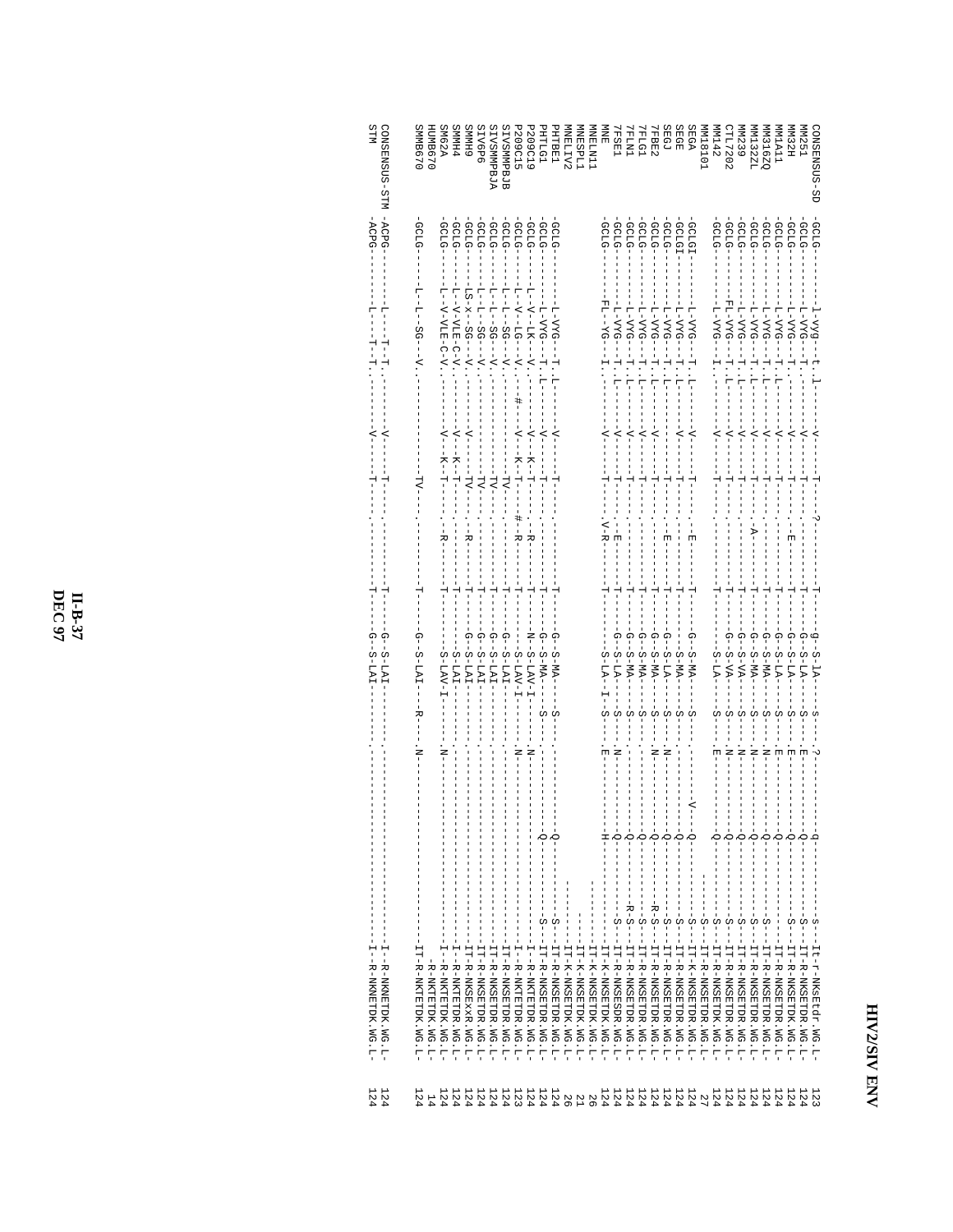| nc1<br><b>D205</b><br>SONSENSIS-B<br><b>EHOP</b>                                                                                                                                                                              | nc2                | D1071                                                |                                     | CAM6                                                      | CAM5                                                                         | CAM4                                                                 | CMAC                                                              | CAM1                                                                  | ŠЩ                                                                                                                | CBL24                                    | CBL23                                                                          | CBL22                                                                                 | <b>CBL21</b>                                            | GEL                                                                                               | <b>D868</b>                                                      | <b>D808</b>          | <b>D766</b>                                                                                                            | <b>21024</b>                                        | CAM2BR                                                                           | <b>CMAS</b>                                                | <b>P6IO</b>                                                                               | BEN                  | ST                                                                                       | <b>LSZ</b>                                                                             | Ľ                                                                   | 588                                                                                        | ZHIN  | ROD                                 | <b>A-SUSNESMOD</b>  |                                               |
|-------------------------------------------------------------------------------------------------------------------------------------------------------------------------------------------------------------------------------|--------------------|------------------------------------------------------|-------------------------------------|-----------------------------------------------------------|------------------------------------------------------------------------------|----------------------------------------------------------------------|-------------------------------------------------------------------|-----------------------------------------------------------------------|-------------------------------------------------------------------------------------------------------------------|------------------------------------------|--------------------------------------------------------------------------------|---------------------------------------------------------------------------------------|---------------------------------------------------------|---------------------------------------------------------------------------------------------------|------------------------------------------------------------------|----------------------|------------------------------------------------------------------------------------------------------------------------|-----------------------------------------------------|----------------------------------------------------------------------------------|------------------------------------------------------------|-------------------------------------------------------------------------------------------|----------------------|------------------------------------------------------------------------------------------|----------------------------------------------------------------------------------------|---------------------------------------------------------------------|--------------------------------------------------------------------------------------------|-------|-------------------------------------|---------------------|-----------------------------------------------|
| HXPITHTHTHTTXPSMXLL-U-<br>. STTTTKPTTTSR . GLKT---- - D----KN--S-T . --G----HMQ-N-S--------------<br>ASKETTISSASIRSSET, QTIL--U. . -K--QN-S-A . -HGL----HD----K--<br>TTt ---t??S--<br>$- - - - - - - - - - - -$<br>$-R$ – $-$ | . NA- AKPTARETTN-S | LGSJLI-<br>$\cdot$ . The $\cdot$<br>$-1$ . A AMV $-$ | . SEGSTVP.<br>$\therefore$ EIL----- | $-0M-$<br>TTI. PSTTAATT<br>TPGMTV----<br>----NBA<br>----- | -XIX <sub>-</sub><br>STANIA-DDN !----KN-T-P . --BD-D---!-H-H------AL---P-R-- | <b>ATTAS</b><br>LMDTTLLL--S-T--GAN--T--E----LME--<br>$-9 - -1 - R -$ | <b>ATMSSS</b><br>TESPAK<br>SMETNE----<br>$-1 - K -$<br>$-5 - - -$ | <b>STGNT-</b><br>TSTRAR<br>1T:SEE-K-N:-S--SA---P:--K--<br>$-1$ - $-1$ | .NA-AATTTTTTTTATH<br>N-5-1-5-N<br>$- - - - - - - -$<br>$  \overline{E}$ $ -$<br>$-1$ $-1$ $-1$ $-1$<br>$-10I - -$ | FART-PECEROATSTTAAT<br><b>ATGAME----</b> | <b>JARNT</b><br>. . HPHHASPRH.<br>IRPATE-2-N-2--RAN---<br>$-1 - 2 - 1 - 2 - 1$ | LAQSI-<br>:<br>:<br>:<br>:<br>PKAY、Y--D-D ---- KTN--T . --G--DI-N-B-D------V---QS-R-- | .TARE<br>TDLL.<br>SNTESILK-N-S---ST-T-A.--EQ---T-D----- | $-$ ND $-$<br>NOLLSOLL1:<br>. S E - - - - - - SK . S - - - - T . - - - QK - - I - X - - - - K - - | -G.NTE<br>$\cdots$ . TST.<br>$-1 - 4ZSS$<br>$-1 - 2 - 1 - 2 - 1$ | AG. NT-<br>.<br>Lal. | -LLSS-<br>$\ldots$ PA.<br>. A II SM - - - - - - - - R II - - - - . - - R - - - - - S - - - - S - - - - I - - - P - R - | $\frac{1}{2}$<br>M. PLETE. M<br>$D - d - - - b - -$ | <b>MITTICS</b><br>.IR.TTTPST<br>NXEN.P-0DKFP-----RNN----<br>. - IIQ---XII-X-II-- | SDTTN<br>. IR. . TTTPST<br>- - - E - - K I - K - H - - - - | SGTTA-<br>asannan an<br>PNIT . I - D - N - T - - GDN - - T . - - GR - - V - E - F - - - - | -PNPR-<br>SSSTTSRPPT | <b>AKNT-</b><br>LLLLLLdLS '<br>. ANTT - G - N - S - - RT - - - T . - - G - - - - - D - - | <b>ESAVA</b><br>TTSPSGP<br>. D M - - D - D - - - QLM - - - . - - - R - - D - - E - - - | ESTT-<br>SPSPGSTLKP<br>. L---- S D---- KA---- PR---GD------N-R----- | .<br>.<br>.<br>.<br>$\ldots$ $\ldots$ $\ldots$<br>. . - 5 - - 모더 - - - - - 다 . - - - 0 - - | WTGR- | SXS.<br>QEQE-S-DT--ARA---------THN- | 7332333333333333333 | $\checkmark$<br>,*∗<br>$\checkmark$           |
| E----HZD--<br>E-1-1/D----De--2<br>$-55-1$                                                                                                                                                                                     |                    | $-5 -$                                               | $-K$ – $-$                          | $-5-$                                                     |                                                                              |                                                                      | --RR-T-S-                                                         |                                                                       | $-5-$                                                                                                             |                                          |                                                                                |                                                                                       | $-1$ $-1$ $-1$                                          |                                                                                                   |                                                                  | i<br>∽!              | $-5$ -                                                                                                                 | $-5$ -                                              | $\frac{5}{1}$                                                                    |                                                            |                                                                                           |                      |                                                                                          | S------K---                                                                            | $-K-1$                                                              |                                                                                            |       |                                     |                     | $\checkmark$                                  |
| - EK-LE-N-X.                                                                                                                                                                                                                  |                    |                                                      | $-11111 - 0$                        |                                                           |                                                                              | $-1 + 1 + 1$                                                         |                                                                   | $-KPNG. -$                                                            |                                                                                                                   |                                          |                                                                                |                                                                                       |                                                         |                                                                                                   |                                                                  |                      |                                                                                                                        |                                                     |                                                                                  |                                                            |                                                                                           |                      | $-5.1.1 -$                                                                               | $-5D$                                                                                  | $- -  - -$                                                          |                                                                                            |       | IN - 2 -                            |                     | xxx xxx                                       |
|                                                                                                                                                                                                                               |                    |                                                      |                                     |                                                           |                                                                              |                                                                      |                                                                   |                                                                       |                                                                                                                   |                                          |                                                                                |                                                                                       |                                                         |                                                                                                   |                                                                  |                      |                                                                                                                        |                                                     |                                                                                  |                                                            |                                                                                           |                      | U-xxxxx+-----                                                                            |                                                                                        |                                                                     |                                                                                            |       |                                     |                     | $*$ $\vee\vee\vee$<br>$\star$ $\star$ $\star$ |
| 1 2 2 3<br>2 2 3 4<br>5 3 4<br>223                                                                                                                                                                                            | 227                |                                                      |                                     |                                                           | 20<br>2022211<br>2022                                                        |                                                                      |                                                                   |                                                                       |                                                                                                                   |                                          |                                                                                |                                                                                       |                                                         |                                                                                                   |                                                                  |                      |                                                                                                                        |                                                     |                                                                                  |                                                            |                                                                                           |                      | 218                                                                                      |                                                                                        | 2215                                                                | 147                                                                                        |       | 224<br>214                          | 181                 |                                               |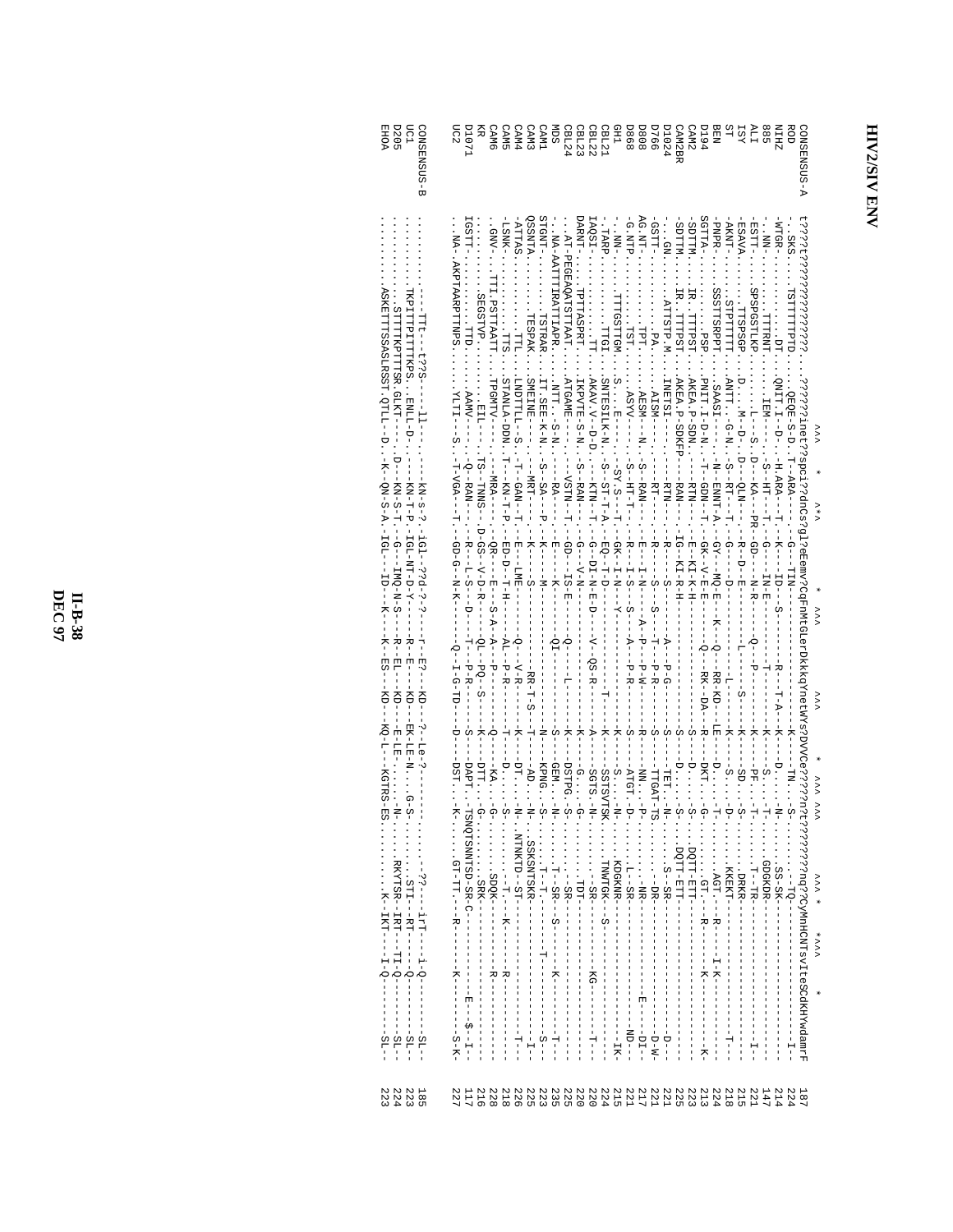| STM<br>MTS-SUSNESMOS                                                                                              | SMMB670                           | <b>JUMB670</b>                               | <b>SM62A</b>                                     | <b>PHNMS</b>                        | <b>GHNWS</b>                              | <b>IV6P6</b>                                                | <b>AUBRITA</b>                                  | <b>IVSMMPBJB</b>                                | P209C15                                              | P209C19                              | <b>TOTLE</b>                                | <b>THERT</b>                                                   | <b>MELIVZ</b>                                             | <b>MESPLI</b>                                 | <b>INTINIT</b>                                 | 白<br>医                                                   | <b>IESEI</b>                              | <b>INTHZ</b>                      | <b>TETGI</b>                            | <b>ZEBE2</b>                           | CPEG                                     | <b>SEGE</b>                             | <b>SEGA</b>                                | LOI8IM                                           | W142                                      | <b>Z0ZZTLI</b>                                   | M239                                              | <b>M13227</b>                                 | <b>M316ZQ</b>                        | <b>M1A11</b>                                       | <b>M32H</b>                     | <b>M251</b>                               | CONSENSI                             |
|-------------------------------------------------------------------------------------------------------------------|-----------------------------------|----------------------------------------------|--------------------------------------------------|-------------------------------------|-------------------------------------------|-------------------------------------------------------------|-------------------------------------------------|-------------------------------------------------|------------------------------------------------------|--------------------------------------|---------------------------------------------|----------------------------------------------------------------|-----------------------------------------------------------|-----------------------------------------------|------------------------------------------------|----------------------------------------------------------|-------------------------------------------|-----------------------------------|-----------------------------------------|----------------------------------------|------------------------------------------|-----------------------------------------|--------------------------------------------|--------------------------------------------------|-------------------------------------------|--------------------------------------------------|---------------------------------------------------|-----------------------------------------------|--------------------------------------|----------------------------------------------------|---------------------------------|-------------------------------------------|--------------------------------------|
| <b>GKT</b><br><b>GKL</b><br>VTTVTPTAAAAAEELV--<br>VTTVTPTAAAAAAAAH.                                               | - AMAN-                           | <b>GNA</b><br><b>ITTTATTAAPSARTPKVTANVV-</b> | <b>GNA</b><br>RHARTSHTTTTTXAPSCYTENY----S.       | <b>GNA</b><br><b>GILVILLIVILLID</b> | XPAPITIOISISTIPPSPIIIAXXV-DSD----RSN--H   | GLLD<br>APTTQTTTTTTTTPTSPTTFTAKVV-DS                        | GTP<br>APTTQTTTQASTTPTSPITAKVV-DS.              | GLLD<br>APTTTQTTTTQASTTPTSPTTAKVVV-DSD---KIN--T | RGA                                                  | RGA<br>ETTTATTPAGTPSGKEKV---GPRNNS-A | "TTAST. TTTASA. . KVDMV--A. .<br>-8--AQ---T | KSI<br>"TTATTA". TTASAKVDMV---                                 | KSS<br><b>HIRPTHESTER</b><br>$.A. RIVV--S$ .              | ΚSS<br><b>TTRPTTSTFSFRAE</b><br>$. AIFVV - S$ | ΚSS<br>TTTAPTTTSTKTE<br>. AIKVV--S             | KSS<br>TTTAPTAIPTKAE<br>$\Lambda$ - AVV<br>- $\Lambda$   | KS1<br><b>FITASTTTTRSA</b><br>$-2M$ $-1$  | KSI<br>ASATTSTTSATT<br>$-NM \Box$ | KSI<br>FTTAP. . TTATA<br>$-NMS -$       | KSI<br><b>ASATTSTTSATT</b><br>- VNOVI- | KSI<br><b>ASATTSTTSTTASA</b><br>- KVDMV- | KS1<br><b>TTASTTSTTASA.</b><br>- RVDMV- | KS <sub>I</sub><br>TTAPTASTTASA.<br>-VDIV- | <b>KSS</b><br><b>TTASATTASA.</b><br>-WOWN-       | <b>KSS</b><br><b>VIORIANS AKSVETETTEN</b> | <b>KSI</b><br><b>TTTASTTASA.</b><br>. KVDMV-     | <b>KSI</b><br><b>ITTASTTSTTASA.</b><br>- - VYDMV- | <b>KSI</b><br><b>ASALLSLLSVLLL</b><br>CAMANY. | KSI<br><b>ASATTSTTSATT</b><br>KVDMV- | <b>KSS</b><br><b>LITTAARKAMSER</b><br>$-1$ MNT $-$ | KSL<br>TTTAPTAPTAASK<br>- VMQI  | šS<br><b>SAARSLAPERALLE</b><br>BKIDMY-    | ttta-tt-ttas??<br>$-\Delta - \rho -$ |
| יל<br>י<br>Ķ<br>。<br>日<br>.<br>면                                                                                  | S-VKNN--T<br>ż<br>ю<br>Е          | --S-VKNN--T<br>$-BQ-P--S-FK$<br>ķ            | $N = -KDMS - N$<br>$-EQ-P-IG-K$<br>$\frac{1}{2}$ | -EQ-P-IG-K<br>÷<br>$\frac{1}{2}$    | $-BQ-P--S-FK$<br>$\frac{1}{2}$<br>-<br>民民 | . D---- K1N-----<br>$-BQ-P--S-K$<br>$\frac{1}{2}$<br>$-$ RE | . . ロ - - - K I N - - T<br>$-EQ-P--S-K$<br>- RE | $-BQ-P--S-K$<br>$-$ RE                          | $D--RNNS-R$<br>$-BQ-P-IC-FK$<br>-<br>K--<br>ZR-<br>H | $-EQ-E-LG-K$                         | $-60 - 0 - 8 - K$                           | $-5--20--1$<br>$-BQ-CI-S-K$<br>-<br>-<br>-<br>-<br>-<br>-<br>- | $-5 - 12H - - 5$<br>H<br>$-BQ-P-ISZ-K$<br>- K - - - - ARR | --- NH-----<br>$-EQ-P-IS-FK$<br>- K - - - KRE | $-1 - 1 - 1$<br>$-BQ-P-IS-FK$<br>- K - - - KRE | $-1 - 1$<br>$-1 - 1$<br>$-BQ-P-IS-FK$<br>- K - - - - ARR | $-S - 59$<br>$-EQ-CTS-K$<br>$\frac{1}{2}$ | $-S - 2Q -$<br>$-EQ-CLS-K$        | $-50 - 50$<br>$-EQ-CTS-K$               | $S = -RQ$<br>$-EQ-CITSE-K$<br>$-K -$   | $S = -RQ$ .<br>$-EQ-Q-TS-K$              | $S = -RQ$<br>$-EQ-C-TS-K$<br>-<br>지 - H | $S = -RQ$ .<br>$-BQ-C--S-FK$               | $S$ --TH-<br>$-EQ-CISE-K$<br>$\frac{1}{\lambda}$ | VVH.<br>$-BQ-P-ISI-K$<br>ķ                | $S = -RQ$ .<br>$-BQ-Q-TS-K$<br>$\frac{1}{1}$     | $S = -RQ$ .<br>$-BQ-CI-S-K$                       | $S = -RQ$ .<br>$-BQ-CI-S-K$                   | $S = -RQ$ .<br>$-85 - 0 - 12 - K$    | $S$ --VH-<br>$-EQ-C-IG-K$                          | -HL<br>$-BQ-CTG-K$<br>$-5$<br>분 | NÕV.<br>$-BQ-C-TS-K-$<br>$-1$ $\sim$<br>i |                                      |
| $-TTT-$<br>$S - L I - -$<br>Ö<br>Ő<br>$-4$                                                                        |                                   |                                              | $R-LIT$<br>$\ddot{A}$ -                          | $R - L1$<br>$A-ES$ .                | $R-L$ -<br>$-QNSNG-E$                     | R-L-<br>$-Q$ . NS-E                                         | $R - L$<br>$Q$ . $NS-ER$                        | $R - L$<br>$Q$ . NS-E                           | $R - L1$<br>QSAN. - S.                               | $R - L I$<br><b>QSAN. - SE</b>       | $\mathbf{A}-\mathbf{L}-$<br>$-5 - N - 7$    | $A-L-$<br>$-5 - 5 - 7$                                         | $\rm A-L-$                                                | $A-L-$<br>$G - S$                             | $-5 - 1$<br>.ess.                              | -A-L-<br>$G-S$                                           | $-1 - 1$<br>$\mathbb{G}-\mathbb{N}$       | $-4-1$<br>$-5 - N$                | $-4-1-$<br>$G-D-$                       | $Y$ – $\Gamma$<br>$R - D$              | $A-L$<br>$R - D$                         | $A-L$<br>CTN.                           | $A - L$<br>G-NP.                           | $T-T$<br>G-S                                     | $A - L$<br>$G - S$                        | $A - I$<br>$R - D$                               | $A-L$<br>$R - D$                                  | $A-L$<br>$G - N$                              | $A-L$<br>$R - D$                     | $A - L$<br>$G - S$                                 | $G - S$                         | G-5                                       |                                      |
| $-1 - R - 1 - R - 1$<br>. GEESR---------<br>$\begin{array}{c}\n-1 \\ -1 \\ -1\n\end{array}$<br>$-1 - 1 -$<br>$-1$ | $ESEER---$<br>$-5 - 7 -$<br>$-11$ | $\vdots$                                     | $\cdot$ ESESK---H-<br>$\frac{1}{1}$              | $\ldots$ ESK----H-<br>$\frac{1}{1}$ | $\ldots$ DSK-----<br>$x - 1$              | $\ldots$ DSK-----<br>$\overline{1}$                         | $\ldots$ DSK-----<br>부                          | pdk------<br>Ţ                                  | $-EBK--O--$<br>Ţ                                     | Ţ                                    | $-G-ESE-$<br>Ţ                              | $\cdots$ G-ESR-<br>$-5 - -$<br>부                               | $\ldots E-EESE$<br>$-50$<br>Ť                             | E-ESR-<br>$\overline{Q}$                      | E-ESR-<br>$-9 - -$<br>$-1\Delta$               | - HORP-----<br>$-6 - -$<br>$-1$                          | $\cdots$ G-ESR-<br>$-1$                   | d-ESR-----<br>$-5 - -$<br>$-1$    | $\cdots$ G-RSK-----<br>$- -5 -$<br>$-1$ | $\cdots$ G-ESR-<br>$\frac{1}{1}$       | .D-ESR-<br>$-1$                          | $\ldots$ GSESE-<br>$-1 - 1 - \cdots$    | $-9 - 125R -$<br>$-1 - 1 - - \cdots$       | $\ldots$ D-ESR-<br>0-------<br>$-1 - 1 - 1 - 1$  | $\ldots$ G-ESR-<br>0-1-1-1-1-1            | $\cdot$ G-ESR-<br>$\frac{1}{1}$<br>$\frac{1}{1}$ | $\ldots$ G-ESR-<br>$-1$                           | $G-ESE-$                                      | $G-ESE$ .                            | $-9 - 125R -$                                      | $-D-ESR-$<br>$-1$<br>$-LL$ -    | $-D-ESR-$<br>$-11-$                       | $-28B -$<br>$-1 - -$                 |
| 229<br>229                                                                                                        |                                   |                                              |                                                  | 231                                 | 233                                       | 236                                                         |                                                 |                                                 |                                                      |                                      |                                             |                                                                |                                                           |                                               |                                                |                                                          |                                           |                                   |                                         |                                        |                                          |                                         |                                            |                                                  | 233                                       | 230                                              | 230                                               | 230                                           | 230                                  | 21222<br>22222                                     |                                 |                                           |                                      |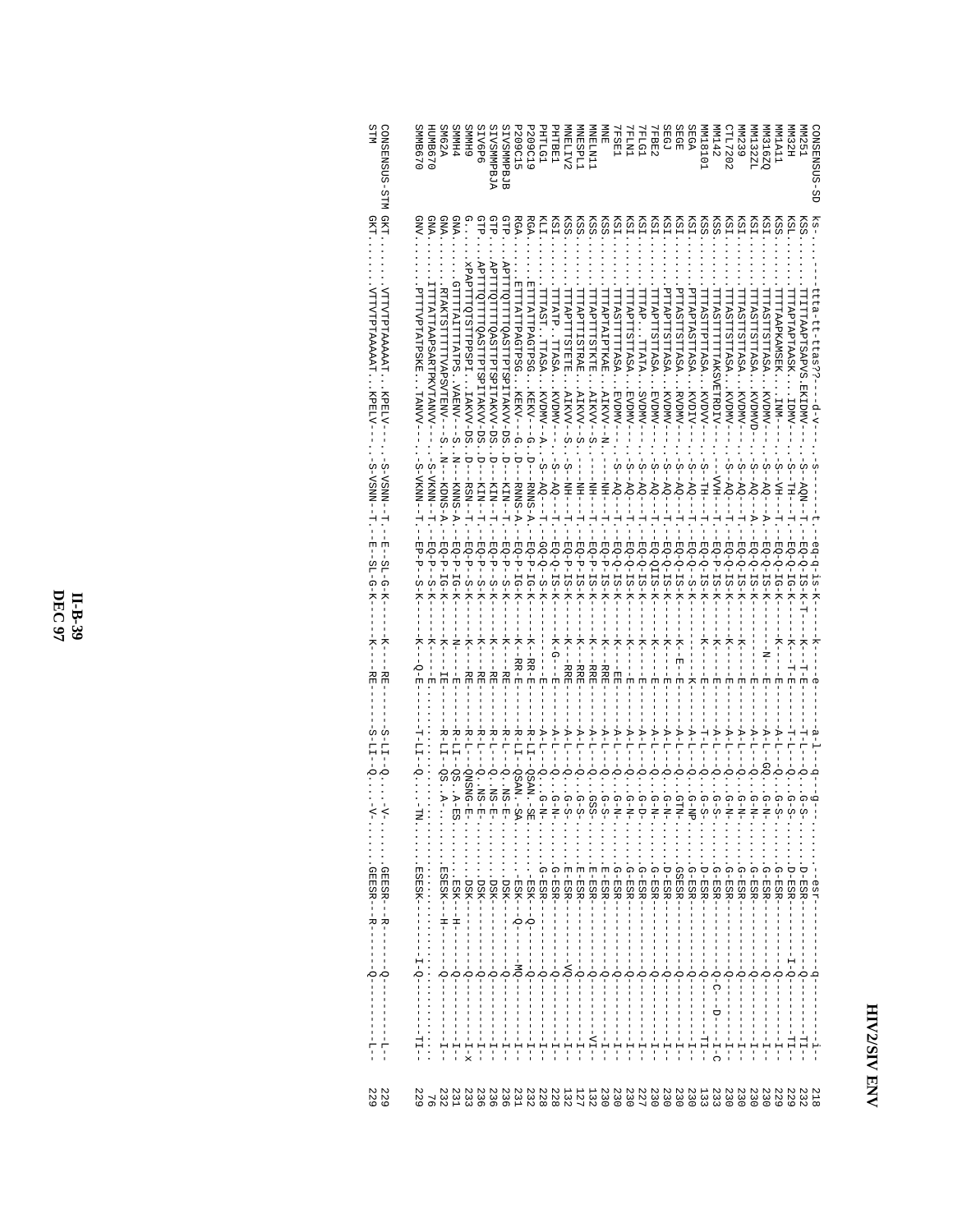| CBL24<br>CBL23<br>CBL21<br><b>1024</b><br>CAM2BR<br>CBL22<br>C<br>$\overline{\mathbf{y}}$<br>$-K-$<br>$\frac{1}{4}$<br>$-5$<br>5<br>- I.X -<br>ΣĻ<br>w<br>Κ-<br>주<br>무<br>ーー<br>⊅<br>ፓ<br>$\ddot{A}$<br>ှ<br>၂<br>í<br>$\frac{A}{A}$<br>スーア<br>K-<br>スー<br>K-T<br>ť<br>t<br>E<br>ÜΩ<br>ÜΩ<br>ÜΩ<br>ΰ<br>ÜΩ<br>S<br>n<br>S<br>S<br>ı<br>S<br>S<br>w<br>S<br>꼬<br>ř<br>Ŧ<br>co<br>ᅿ<br>$\frac{1}{1}$<br>₹<br>눤<br>$-SK-G-R$<br>$-5K-$<br>NIK-<br>-SK-<br>CΩ<br>$S-$ S<br>$-1/2$<br>SK-<br>$SK-$<br>$-K^-$<br>خ<br>$KS-$<br>2<br>$x-F$<br>ř<br>$C - T - D - -S - Y - E$<br>$-1$<br>$S - F - -N - -N -$<br>년<br>$-NS$ --HL<br>$\text{AS}$ -<br>ł<br>ပိ<br>$\frac{1}{2}$<br>‡<br>T<br>$-H$<br>-H1<br>HH-<br>$-H$<br>$K-S-K-K$<br>뵤<br>ŧ<br>ŧ<br>吋<br>ή<br>$-1$ $-1$<br>-9<br>-<br>--N-<br>$-75$ -<br>$-\frac{1}{N-1}$<br>$-1M -$<br>$-SMZ - R$<br>.<br>15<br>$SMY-FR$<br>$-MR$ –<br>$-SM -$<br>- 1- 5<br>$-S-X$ -<br>$-M$ –<br>Сh<br>ς<br>Γ<br>ς-<br>ဂု<br>ーズ<br>-<br>$-\Delta - -K$<br>$-1 - F - F -$<br>- - R - R<br>$\overline{\mathrm{a}}$<br>$-M-$<br>۲<br>-R-R | GONSENSUS-A<br>rYCaPPGfalLrcnDtnYsGFePnCsKVvAatCTRMmEtQtSTWfGFnGtRaEnFYjYWhgrdnRtiiSlMkyynLtihCkRPGnktVvpi<br>ပ္ပံ |
|-----------------------------------------------------------------------------------------------------------------------------------------------------------------------------------------------------------------------------------------------------------------------------------------------------------------------------------------------------------------------------------------------------------------------------------------------------------------------------------------------------------------------------------------------------------------------------------------------------------------------------------------------------------------------------------------------------------------------------------------------------------------------------------------------------------------------------------------------------------------------------------------------------------------------------------------------------------------------------------------------------------------------------------------------------------------|--------------------------------------------------------------------------------------------------------------------|
|                                                                                                                                                                                                                                                                                                                                                                                                                                                                                                                                                                                                                                                                                                                                                                                                                                                                                                                                                                                                                                                                 |                                                                                                                    |
|                                                                                                                                                                                                                                                                                                                                                                                                                                                                                                                                                                                                                                                                                                                                                                                                                                                                                                                                                                                                                                                                 |                                                                                                                    |
|                                                                                                                                                                                                                                                                                                                                                                                                                                                                                                                                                                                                                                                                                                                                                                                                                                                                                                                                                                                                                                                                 |                                                                                                                    |
|                                                                                                                                                                                                                                                                                                                                                                                                                                                                                                                                                                                                                                                                                                                                                                                                                                                                                                                                                                                                                                                                 |                                                                                                                    |
|                                                                                                                                                                                                                                                                                                                                                                                                                                                                                                                                                                                                                                                                                                                                                                                                                                                                                                                                                                                                                                                                 |                                                                                                                    |
|                                                                                                                                                                                                                                                                                                                                                                                                                                                                                                                                                                                                                                                                                                                                                                                                                                                                                                                                                                                                                                                                 |                                                                                                                    |
|                                                                                                                                                                                                                                                                                                                                                                                                                                                                                                                                                                                                                                                                                                                                                                                                                                                                                                                                                                                                                                                                 |                                                                                                                    |
|                                                                                                                                                                                                                                                                                                                                                                                                                                                                                                                                                                                                                                                                                                                                                                                                                                                                                                                                                                                                                                                                 |                                                                                                                    |
|                                                                                                                                                                                                                                                                                                                                                                                                                                                                                                                                                                                                                                                                                                                                                                                                                                                                                                                                                                                                                                                                 |                                                                                                                    |
|                                                                                                                                                                                                                                                                                                                                                                                                                                                                                                                                                                                                                                                                                                                                                                                                                                                                                                                                                                                                                                                                 |                                                                                                                    |
|                                                                                                                                                                                                                                                                                                                                                                                                                                                                                                                                                                                                                                                                                                                                                                                                                                                                                                                                                                                                                                                                 |                                                                                                                    |
|                                                                                                                                                                                                                                                                                                                                                                                                                                                                                                                                                                                                                                                                                                                                                                                                                                                                                                                                                                                                                                                                 |                                                                                                                    |
|                                                                                                                                                                                                                                                                                                                                                                                                                                                                                                                                                                                                                                                                                                                                                                                                                                                                                                                                                                                                                                                                 |                                                                                                                    |
|                                                                                                                                                                                                                                                                                                                                                                                                                                                                                                                                                                                                                                                                                                                                                                                                                                                                                                                                                                                                                                                                 |                                                                                                                    |
|                                                                                                                                                                                                                                                                                                                                                                                                                                                                                                                                                                                                                                                                                                                                                                                                                                                                                                                                                                                                                                                                 |                                                                                                                    |
|                                                                                                                                                                                                                                                                                                                                                                                                                                                                                                                                                                                                                                                                                                                                                                                                                                                                                                                                                                                                                                                                 |                                                                                                                    |
|                                                                                                                                                                                                                                                                                                                                                                                                                                                                                                                                                                                                                                                                                                                                                                                                                                                                                                                                                                                                                                                                 |                                                                                                                    |
|                                                                                                                                                                                                                                                                                                                                                                                                                                                                                                                                                                                                                                                                                                                                                                                                                                                                                                                                                                                                                                                                 |                                                                                                                    |
|                                                                                                                                                                                                                                                                                                                                                                                                                                                                                                                                                                                                                                                                                                                                                                                                                                                                                                                                                                                                                                                                 |                                                                                                                    |
|                                                                                                                                                                                                                                                                                                                                                                                                                                                                                                                                                                                                                                                                                                                                                                                                                                                                                                                                                                                                                                                                 |                                                                                                                    |
|                                                                                                                                                                                                                                                                                                                                                                                                                                                                                                                                                                                                                                                                                                                                                                                                                                                                                                                                                                                                                                                                 |                                                                                                                    |
|                                                                                                                                                                                                                                                                                                                                                                                                                                                                                                                                                                                                                                                                                                                                                                                                                                                                                                                                                                                                                                                                 |                                                                                                                    |
|                                                                                                                                                                                                                                                                                                                                                                                                                                                                                                                                                                                                                                                                                                                                                                                                                                                                                                                                                                                                                                                                 |                                                                                                                    |
|                                                                                                                                                                                                                                                                                                                                                                                                                                                                                                                                                                                                                                                                                                                                                                                                                                                                                                                                                                                                                                                                 |                                                                                                                    |
|                                                                                                                                                                                                                                                                                                                                                                                                                                                                                                                                                                                                                                                                                                                                                                                                                                                                                                                                                                                                                                                                 |                                                                                                                    |
|                                                                                                                                                                                                                                                                                                                                                                                                                                                                                                                                                                                                                                                                                                                                                                                                                                                                                                                                                                                                                                                                 |                                                                                                                    |
|                                                                                                                                                                                                                                                                                                                                                                                                                                                                                                                                                                                                                                                                                                                                                                                                                                                                                                                                                                                                                                                                 |                                                                                                                    |

### II-B-40<br>DEC 97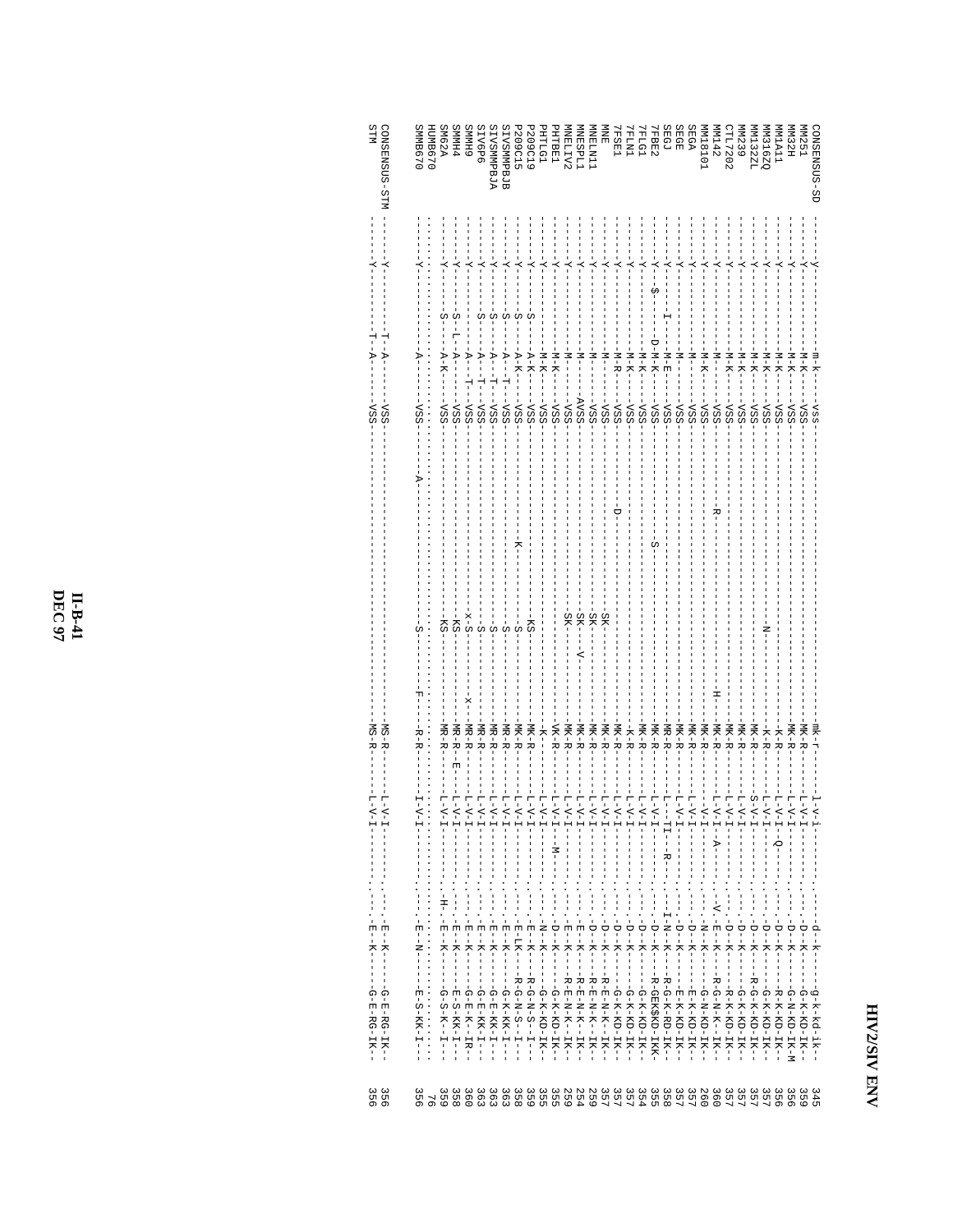|                               | $* \times$                                                                     |         |                                                                                                                                                                                                                                                                                                                                                                                      |                                                                             |                                                             | キンメン                                                                          |                                                                                                             |
|-------------------------------|--------------------------------------------------------------------------------|---------|--------------------------------------------------------------------------------------------------------------------------------------------------------------------------------------------------------------------------------------------------------------------------------------------------------------------------------------------------------------------------------------|-----------------------------------------------------------------------------|-------------------------------------------------------------|-------------------------------------------------------------------------------|-------------------------------------------------------------------------------------------------------------|
| -SOSENSDIS-                   | kqTl?kHPRYkg.<br>tndt???inf?apgkgSDpEvayMWtnC.rGE<br>flYCNmTwfLnwvE.           |         | nrt?n?t                                                                                                                                                                                                                                                                                                                                                                              | PANYvpc1                                                                    |                                                             | IkQiiNtWHkVgknvYLPPReGeLtCnStVTSiiANid                                        | 414                                                                                                         |
| gg                            | ローヤー<br>$-R$ . $N-S-A$                                                         |         |                                                                                                                                                                                                                                                                                                                                                                                      | HR--A-                                                                      |                                                             | $\frac{1}{1}$                                                                 | 458                                                                                                         |
| ZHIN                          | 円!<br>!<br>RSRHEN-K-K----R-                                                    |         | -- . GQK                                                                                                                                                                                                                                                                                                                                                                             | $QR - -A -$                                                                 |                                                             | $\begin{array}{c} 1 \\ 1 \\ 1 \end{array}$                                    | 451                                                                                                         |
| <b>G88</b>                    | K-Y-TK                                                                         |         |                                                                                                                                                                                                                                                                                                                                                                                      | $HS$ --                                                                     |                                                             |                                                                               | $379$<br>456                                                                                                |
| <b>LST</b><br>Ĕ               | 円ートイー<br>. . K - - - - T - -<br>$-\Delta - E\Delta$                            |         | $-K-1G$<br>K-.GQE                                                                                                                                                                                                                                                                                                                                                                    | $-6 -$<br>$\sum_{i=1}^{n}$<br>$-V-$<br>- EN - - - - - - - - - - - - - - - - |                                                             |                                                                               | 450                                                                                                         |
| Ş                             | $-4 - 7$<br>ė<br>$K - R - I -$<br>$-HH -$                                      |         | $\dot{\circ}$                                                                                                                                                                                                                                                                                                                                                                        | $\sum_{i=1}^{n}$                                                            |                                                             | $---0----$                                                                    | 453                                                                                                         |
| <b>BEN</b>                    | ŏΔ-<br>က်<br><b>ス---コス--マ</b> -<br>견                                           |         | .DK-9                                                                                                                                                                                                                                                                                                                                                                                | $R$ R-                                                                      |                                                             |                                                                               | 456                                                                                                         |
| <b>SMA:<br/>P6TC</b>          | ဂှ<br>K - - - TK - - H -                                                       |         | $-K-1$ - $K-1$                                                                                                                                                                                                                                                                                                                                                                       | $HG-$                                                                       |                                                             | $\frac{1}{1}$<br>$\frac{1}{1}$<br>$-1$ $-1$ $-1$ $-1$ $-1$ $-1$ $-1$          | 449                                                                                                         |
|                               | $-ABE$<br>LINN-<br>. D - T - K - - ER-<br>۲<br>T<br>i<br>S                     |         | $-KP$ . $-T-$                                                                                                                                                                                                                                                                                                                                                                        | $KR - -A$<br>- 72 - - - - - - - - - - - - - - -                             |                                                             | $-1$ $-1$ $-1$ $-1$ $-1$ $-1$ $-1$                                            | $459$<br>$461$                                                                                              |
| <b>TAM2BR</b>                 | $-AR$<br><b>KNITT</b><br>. D - T - K - - ER-<br>$\frac{1}{1}$<br>S             |         | $-15P - 17-$                                                                                                                                                                                                                                                                                                                                                                         | KR--<br>∀−<br>ー<br>H<br>H<br>                                               | $\frac{1}{1}$                                               |                                                                               |                                                                                                             |
| <b>D1024</b>                  | $-4$<br>٣<br>K-E<br>$-A-H-A-C$<br>$-4$                                         |         | $- -M - K$                                                                                                                                                                                                                                                                                                                                                                           | $-1$                                                                        |                                                             |                                                                               |                                                                                                             |
| <b>D766</b>                   | - - ^-<br>−k<br>ヨー氏<br>- H – – – – – – –<br>$-4-$                              |         | ----V-R                                                                                                                                                                                                                                                                                                                                                                              | ∑<br>                                                                       |                                                             |                                                                               |                                                                                                             |
| <b>D808</b>                   | −k<br>K – – – A.<br>A<br>i                                                     |         | $-K - A - Q$                                                                                                                                                                                                                                                                                                                                                                         | M -                                                                         |                                                             |                                                                               |                                                                                                             |
| <b>868</b>                    | $S = - I AR$<br>훠<br>$\frac{1}{2}$<br>$-N-K-N-$                                |         | $-K-E-R$                                                                                                                                                                                                                                                                                                                                                                             | ₹                                                                           |                                                             |                                                                               |                                                                                                             |
| Ĕ                             | $X - - -$<br>خ<br>ا                                                            |         | $-5 - -6 -$                                                                                                                                                                                                                                                                                                                                                                          | $\cdot$ .9--<br>$-\nabla -$<br>-R----------                                 | $\begin{bmatrix} 1 \\ 1 \\ 1 \\ 1 \end{bmatrix}$            | $- - - - - - - - - - - -$                                                     | 444444444<br>555556555                                                                                      |
| <b>CEL22</b><br><b>121.21</b> | - 4-<br>−k<br>$N - E$<br>$K - E$<br>-R-1-1-1--R-<br>$\cdot N - T - RG - - E -$ |         | $-K - . GQ$<br>$-1-1-0$                                                                                                                                                                                                                                                                                                                                                              | $QR -$<br>$-5$                                                              |                                                             |                                                                               |                                                                                                             |
| CEL23                         | ローアー<br>H-K<br>-1------                                                        |         | $\overline{K}$ $\overline{K}$ $\overline{K}$ $\overline{K}$ $\overline{K}$ $\overline{K}$ $\overline{K}$ $\overline{K}$ $\overline{K}$ $\overline{K}$ $\overline{K}$ $\overline{K}$ $\overline{K}$ $\overline{K}$ $\overline{K}$ $\overline{K}$ $\overline{K}$ $\overline{K}$ $\overline{K}$ $\overline{K}$ $\overline{K}$ $\overline{K}$ $\overline{K}$ $\overline{K}$ $\overline{$ | HR-<br>ート<br>1                                                              |                                                             | $\frac{1}{1}$<br>$\mathbf{I}$                                                 |                                                                                                             |
| CBL24                         | - + +<br>$S - 2$<br>$K--TC--$<br>퍽                                             |         | .<br>ה                                                                                                                                                                                                                                                                                                                                                                               | $-1$                                                                        |                                                             | $-1$ + $-1$ + $-1$ 50 + $-1$ + $-1$ + $-1$ + $-1$ + $-1$                      |                                                                                                             |
| ₿                             | E-11.<br>LINS-<br>. . N - H - H -                                              |         | - DKP                                                                                                                                                                                                                                                                                                                                                                                | ₹                                                                           |                                                             |                                                                               |                                                                                                             |
| <b>LMA</b>                    | $L = -1$                                                                       |         | K-.GE.                                                                                                                                                                                                                                                                                                                                                                               | Κ-                                                                          |                                                             | $\frac{1}{1}$<br>$-1$ $-1$ $-1$ $-1$ $-1$ $-1$                                | 44750<br>4557<br>467                                                                                        |
| <b>CMAC</b>                   | ۳                                                                              |         | - E-R-R-                                                                                                                                                                                                                                                                                                                                                                             | $\sum_{i=1}^{n}$<br>- R - - - - - - - - - - - - - -                         | $\begin{array}{c} 1 \\ 1 \\ 1 \end{array}$                  | $\begin{array}{c} \n 1 \\  1 \\  1\n \end{array}$                             |                                                                                                             |
| CAM4                          | -<br>日1<br>ATNININ . N-RLAE-                                                   |         | GOD.                                                                                                                                                                                                                                                                                                                                                                                 | $\dot{\circ}$<br>-R---------                                                | $\begin{array}{c} 1 \\ 1 \\ 1 \end{array}$<br>$\frac{1}{1}$ |                                                                               | 461<br>452                                                                                                  |
| CAM5                          | $-3$<br>, ĸ-<br>EPNKT<br>$\cdots$ V--1-1-<br>먹                                 |         | $-K-1.00E$                                                                                                                                                                                                                                                                                                                                                                           | $\frac{1}{2}$<br>A-                                                         |                                                             | 因                                                                             |                                                                                                             |
| CAM6                          | 노<br>지<br>ヨーヘーズ<br>. . N-H-H-<br>÷<br>ا                                        |         | $-5 - -$                                                                                                                                                                                                                                                                                                                                                                             | $-8B-$<br>$\begin{array}{c} 1 \\ 1 \\ 1 \end{array}$                        | $- - B - -$<br>$\mathbf{I}$                                 | Ţ<br>$\mathbf{I}$<br>$\mathbf{I}$<br>J.<br>Ţ<br>$\frac{1}{1}$<br>ţ<br>$N - -$ | $\begin{array}{cccc}\n4 & 4 & 3 & 3 & 4 & 6 \\ 0 & 5 & 3 & 3 & 6 & 6 \\ 7 & 7 & 8 & 3 & 6 & 8\n\end{array}$ |
| <b>17071</b>                  | $\dot{z}$<br>−k<br>$-K--LC--$<br>$A - V -$<br>ᆽ                                |         | --A. . HP                                                                                                                                                                                                                                                                                                                                                                            | $-9R-$<br>∀−                                                                | - A - - - - - - - A - - O - H - - - -                       | -----------                                                                   |                                                                                                             |
| LC <sub>2</sub>               | - AG<br>.<br>प-<br>$-M-C$<br>$\sim 5$<br>$-4-$<br>۳Ì                           | ي۔<br>ا | $D - -R - R -$<br>SQK                                                                                                                                                                                                                                                                                                                                                                | $\sum_{i=1}^{n}$<br>$QR - -A$                                               |                                                             | T                                                                             |                                                                                                             |
| UC3                           | ローエアロ<br>-KNIS · · O--LIERSS-<br>- 보도 –                                        |         | $\frac{1}{2}$                                                                                                                                                                                                                                                                                                                                                                        | $K$ R $-$ A $-$<br>$- - - - - - - - -$                                      | $\frac{1}{1}$                                               |                                                                               |                                                                                                             |
| C5                            | $-\nabla -$<br>–<br>⊭<br>$-1$                                                  |         | $-2E$                                                                                                                                                                                                                                                                                                                                                                                | $K - -$<br>⊅                                                                | $\begin{array}{c} \n 1 \\  1 \\  1\n \end{array}$           | $- - - - - - - - -$                                                           |                                                                                                             |
| JC6                           | E-IA-<br>$-11 - 71$<br>-YAEHSV-<br>₩                                           |         | -- . - .<br>PP                                                                                                                                                                                                                                                                                                                                                                       | KR-                                                                         |                                                             |                                                                               |                                                                                                             |
| 10L                           | - A-<br>ドー                                                                     |         | $-KP$ . $-Q$ -                                                                                                                                                                                                                                                                                                                                                                       | $\overline{O}$ .<br>$\frac{1}{1}$                                           |                                                             | $\frac{1}{1}$<br>ł.                                                           | 11111112<br>212229<br>2222                                                                                  |
| $\frac{5}{8}$                 | F- 11H<br>IKNIT.<br>. K-RLAEHSV-<br>능                                          |         | $-1 - 2 - 1 -$                                                                                                                                                                                                                                                                                                                                                                       | -ZQK-                                                                       |                                                             |                                                                               |                                                                                                             |
| 109                           | 円 - H スー<br>-S--LTEEHSP-<br>i<br>R-                                            |         | 11-0-0                                                                                                                                                                                                                                                                                                                                                                               | $KK - -A -$                                                                 | – −V – – – – – – – – – − H – – – – – –                      |                                                                               |                                                                                                             |
| TC10                          | $-4$<br>ż.<br>K-K-X--<br>AE                                                    | 변       | ---DQxK                                                                                                                                                                                                                                                                                                                                                                              | PR-<br>- K- - - - - - - - - K- - - - - - - -                                |                                                             | - - - - - - - S - T - N - - - - - - - -                                       |                                                                                                             |
| IC11                          | IG.<br>- R---T-                                                                |         | $-5 -$                                                                                                                                                                                                                                                                                                                                                                               | $-1$<br>A-                                                                  |                                                             | $1 - 1 - 1$ O $-1 - 1 - 1 - 1 - 1 - 1 - 1 - 1$                                |                                                                                                             |
| IC12                          | Ω                                                                              |         |                                                                                                                                                                                                                                                                                                                                                                                      |                                                                             | $-$ - - - - $X$ - - - - - - -                               |                                                                               | $178$<br>179                                                                                                |
| JC14                          | ú<br>.<br>N<br>- AK-                                                           |         | .<br>4번                                                                                                                                                                                                                                                                                                                                                                              | I                                                                           | $\frac{1}{1}$<br>п                                          | п                                                                             |                                                                                                             |
| SUSENS<br>NSENS<br>NO         | $-11-9$<br>l-eh??                                                              |         | $-3 - -6$                                                                                                                                                                                                                                                                                                                                                                            | $-1$ - $-1$ - $-1$ - $-1$                                                   | $-1 - 2 - 3 - 4 - 4$                                        | $---S---$<br>$-1 - 1 - 1 - 1 - 2$                                             |                                                                                                             |
| g                             | $E - 111 -$<br>$-1 - H - E$<br>$R - R L VG - SA -$<br>$-HH -$<br>피             |         | $-10$                                                                                                                                                                                                                                                                                                                                                                                | -L----Z-<br>$- - - - - - - - - -$                                           |                                                             |                                                                               |                                                                                                             |
| <b>D205</b>                   | R-111-<br>AKNITSVKL.VSEH-<br>녑                                                 |         | スー・H-T-                                                                                                                                                                                                                                                                                                                                                                              | .RR-<br>$\overline{r}$<br>- B-------                                        |                                                             | $--- - - - - - - -$<br>$\mathbf{N}=-1\mathbf{J}=-\mathbf{N}$                  | 4 4 4 4 4<br>0 5 6 6 5 7<br>4 8 4 6 7                                                                       |
| EHOA                          | E-IKN<br><b>TNTS</b><br>Q-RLAEHARS<br>꼬                                        |         |                                                                                                                                                                                                                                                                                                                                                                                      | KR-<br>AS.<br>- - R - - V - - - - - - H - R - - - - -                       |                                                             | $---S---$<br>I<br>$-1 - 1 - 1 - 1 - 1 - 1$                                    |                                                                                                             |

### $\frac{11-8-42}{\text{DEC~97}}$

GH<sub>2</sub>

 $\ddot{\phantom{0}}$ 

 $\frac{1}{3}$ 

 $-1 - N - -$ 

 $- -R - -$ 

 $-K - I - - -$ 

 $-1 - S - T -$ 

 $N - - -$ 

 $\frac{9}{9}$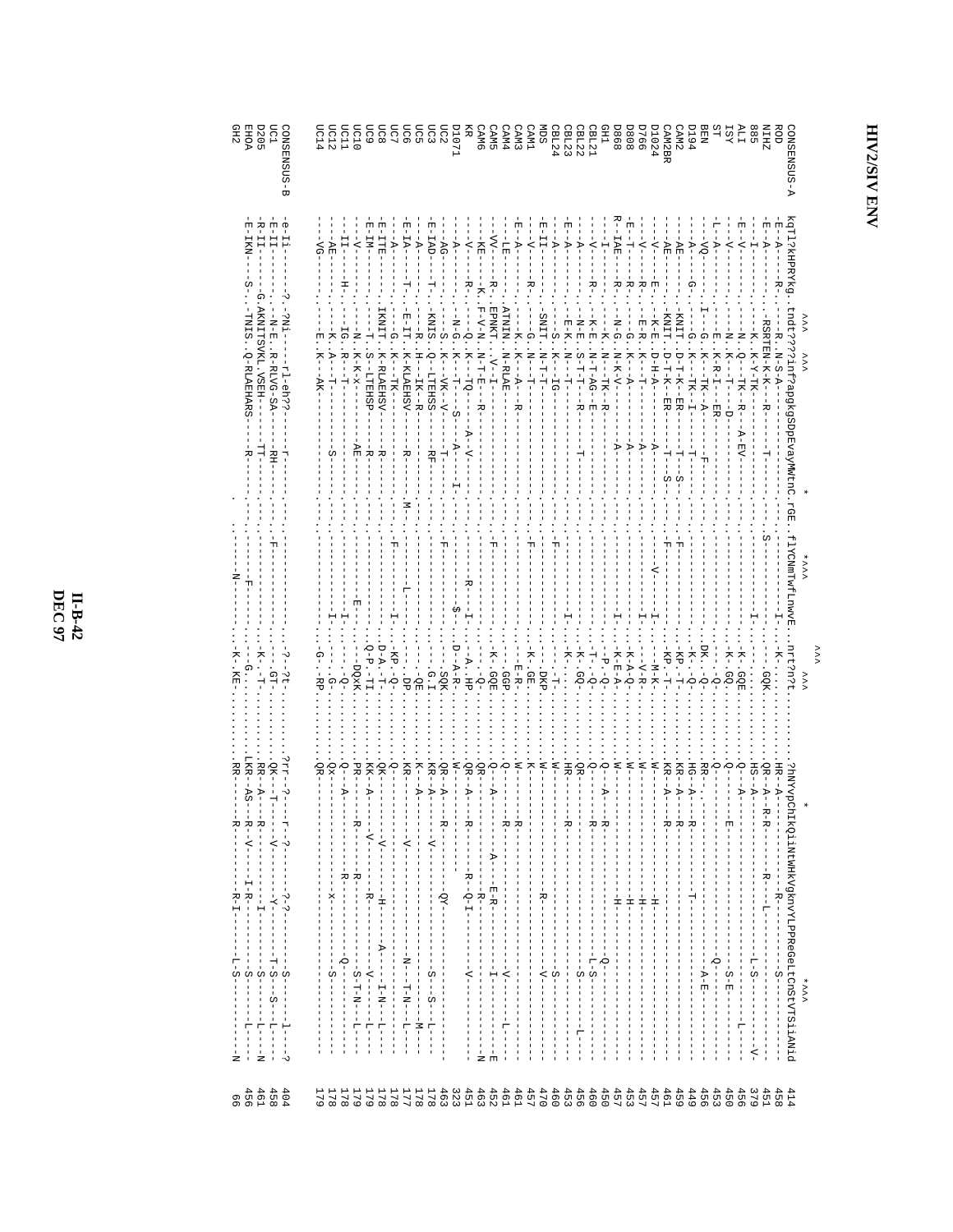| STMAK3<br>STM<br>-SQRSENSOS-<br><b>STIM</b>                                                       | 3MMS 670<br><b>UMB670</b> | <b>SM62A</b>            | <b>PHMMS</b>                                            | 6 HMMS                 | 349AIS                                                   | <b>AUSMMPBJA</b>                       | <b>EVSMMPBJB</b>                                 | 209C15                   | 209C19                               | <b>IDTILE</b>                                  | TEBEL                                         | <b>MELIVZ</b>                                                  | <b>MESPLI</b>                                                | <b>INFLN111</b>  | 晑                            | <b>FESEL</b>                                       | <b>INTHZ</b>                           | <b>TETGT</b>                                    | <b>FBE2</b>                      | ĔĞ                                                   | <b>HOGE</b>                          | ECA                                                        | L0181M                                           | M142                                     | <b>1717202</b>             | MN239                                   | LZZZ ETM                                | M316ZQ                                  | <b>ILAIM</b>                                           | <b>MN32H</b>                       | LSZMW                                                  | <b>ONSENS</b> |
|---------------------------------------------------------------------------------------------------|---------------------------|-------------------------|---------------------------------------------------------|------------------------|----------------------------------------------------------|----------------------------------------|--------------------------------------------------|--------------------------|--------------------------------------|------------------------------------------------|-----------------------------------------------|----------------------------------------------------------------|--------------------------------------------------------------|------------------|------------------------------|----------------------------------------------------|----------------------------------------|-------------------------------------------------|----------------------------------|------------------------------------------------------|--------------------------------------|------------------------------------------------------------|--------------------------------------------------|------------------------------------------|----------------------------|-----------------------------------------|-----------------------------------------|-----------------------------------------|--------------------------------------------------------|------------------------------------|--------------------------------------------------------|---------------|
| $-1$ $-1$ $-1$ $-1$<br>$-1$ – $-1$<br>-A · K-RHZ---<br>Þ<br>K-RIV-<br>ဂှ<br>붜                     | E-IV-                     | 田 ームー<br>- K K - - LT-  | 田 ームー<br>÷<br>--к.<br>.<br>$X - 1$<br>$Y - 1$<br>$-9G-$ | $-xx - V$<br>-xxxQ-KLT | $E - -V -$<br>보<br>$X-X$ $X-X$<br>$\frac{1}{\mathsf{P}}$ | 田 ームーー<br>÷<br>$-K-H$ . $O-KLLL$<br>ှု | 田 ームー<br>÷<br>- K-E : . O- KLT-<br>$\frac{1}{2}$ | - トート                    | ロームー                                 | $-LV-$<br>-N-D.<br>. K - - L H - - R G - . N - | $-LA$<br>-N-D.<br>- X - - L1-1 - - AC-<br>HL- | $-LA-$<br>$-N-D$ .<br>$-5 - -1 - - - - - - -$<br>$\frac{1}{2}$ | $N_{\rm H}$ –<br>-N-D.<br>$-5 - -17 - -0$                    | $-LV-$<br>-N-D.  | $-LV-$<br>$-K-D$ .<br>」<br>보 | $-LV-$<br>$- N - D$ .<br>$-5$ - $-1$ - $-1$ - $-6$ | $-LA$ -<br>$-K-D$ .<br>-RG-1-H-RG-     | $-LA-$<br>$-K-D$ .<br>-BG---H-RG-               | $-LV-$<br>$-N-D$ .               | $-L\Lambda$ -<br>$-{\rm N}-{\rm D}$ .<br>-RG--FL-RG- | $-LV$<br>-NID.<br>$LT - T$<br>-- RG- | $-LA-$<br>$-K-D$ .<br>$K - T T$<br>-<br>RG-<br>$-\nabla$ H | $-L\Lambda$ -<br>$-5$<br>- K – - LT<br>-RG-<br>岀 | $-LV$<br>$-NSD$ .<br>$K=-LT$<br>i<br>RQ- | -N-<br>ー<br>N-D<br>$K-11T$ | $-LV$ -<br>$- N - D$<br>- K - - LT<br>녑 | - 1V-<br>$-N-D$<br>$K - -LTT$<br>」<br>니 | $-LV$<br>$-5$<br>$K - LT$<br><b>ATF</b> | $-LA-$<br>$\overline{N}$ – $\overline{N}$<br>$K = -LT$ | $-LV$ -<br>ー<br>ローロー<br>$K - -LTT$ | Ņ<br>-<br>コーロー                                         |               |
| $-K-N$ -<br>$K-N$ .<br>$K-N$<br>STSEMRDWNKNKKEQQKR<br>STPEM? NNKNYNKN? CHE?<br>STLEMKNWNKNQKERQQK | <b>DRNINGS</b>            | $X-X$<br><b>DRDQKGG</b> | $X-X$<br><b>DRDQKGG</b>                                 | $K-K$<br>$XIX - GS$    | $-K-K$<br>$DIO-GS$                                       | $-K-K$<br><b>NIQ-GS</b>                | - K-N-<br><b>DIQ-GS</b>                          | $-K-N$<br><b>DRDQNSS</b> | $-K-S$ .<br>DRDQNSN                  | $X-X$<br>DR.-TAN                               | - K-N-<br>DR.-TAN                             | $-K-H$<br>BR.<br>$-1 - G$                                      | $-K-K$<br>$DK. -L-G$                                         | -K-N-<br>DK.-L-G | $-K-N$ -<br>-bk.<br>$-1 - G$ | -K-N<br>ġ<br>-TAN                                  | $-K-K$<br>PК<br>-TAN                   | -K-N-<br>딣<br>-TAN                              | -KIN-<br>KINR<br>-TAN            | $K-N$<br>Ř<br>$\frac{1}{N}$                          | $K-K$<br>Ř<br>$\frac{1}{N}$          | $K-N$<br>ă<br>$N-L-$                                       | $X-X$<br>Š<br>$N-L-$                             | $K-N$<br>Ė<br>$L - TS$                   | $X-X$<br>Š<br>-TAN         | $N-N$<br>Ė<br>NVL-                      | $-K-N$<br>ġ<br>-TAN                     | $N-N$<br>ă<br>-TAN                      | $-K-K$<br>Ė<br>-TAN                                    | $K-N$<br>ġ<br>DV-N                 | $K-N$<br>Ř<br>$L-\Lambda$ <sup><math>\Box</math></sup> | $K-n$ .       |
| $R-V$ -<br>$R-V-$<br>$R-V$ --                                                                     | INKLQDKREQRKR             | RWIQQKPSERQKK           | RWKQQNRKEQQKK                                           | RWISONQKERYQK          | RWISQNQKERQRR                                            | RWTSQNQKERQRR                          | RWTSQNQKERQRR                                    | RWEQQKKSEKQKR            | RWKQQKKPEQQKR                        | QHKK                                           | - ОКРОАОНКР.                                  | TTQKLQEQHKR                                                    | TTQKLQBRHKR                                                  | TTQKPQERHTR      | TTQKPQERHKR                  | СНКК                                               | <b>OKPNEQHIKR</b>                      | ОКРИЕОНКР                                       | . QHK#                           | <b>OKPTERHIKR</b>                                    | ОКРОЕОНКК                            | <b>OKPNEQHKR</b>                                           | OKPKEQHKR                                        | <b>OKPKERHKR</b>                         | ОКРКЕОНКР                  | OKPKEQHKR                               | OKPKEQHKR                               | <b>OKSKEQHKR</b>                        | OKPKEQHKR                                              | ORPKERHER                          | ORPKERHER                                              | ?qkp?eqhkr    |
| $-Q - D -$<br>$-5 - D -$                                                                          |                           | Ť<br>÷                  | $-1 - 1 - 1$                                            | $\times$               |                                                          |                                        | ė                                                |                          | $-1 - \underline{\mathrm{H}} = -1 -$ | ť                                              | ė                                             | $\frac{1}{\sqrt{1}}$<br>$-1 - 1 - 1 - 1$                       | - - - -<br>- - - - -<br>- - - -<br>$-1$<br>$-L$ - $L$ - $-1$ | $-1$             | $\frac{1}{\sqrt{2}}$         | $-1$<br>$-\frac{1}{1}$                             | $-\frac{1}{\sqrt{2}}$<br>$\frac{1}{1}$ | $\frac{1}{\sqrt{}}$<br>$-1$ - $D$ - $-1$ - $-1$ | $-1 - 1 -$<br>$-1$ - $-1$ - $-1$ | $-\frac{1}{2}$                                       | $-1$ – $-1$                          |                                                            |                                                  | $\frac{1}{N} - 1 - 1 - \frac{1}{N}$      | 부                          | $- - - - - - -$                         | $-1$ - $-1$ - $-1$ - $-1$               |                                         | Ţ                                                      | $-\frac{1}{2}$                     |                                                        |               |
| 447<br>478<br>86                                                                                  |                           |                         |                                                         |                        |                                                          |                                        |                                                  |                          |                                      |                                                |                                               |                                                                |                                                              |                  |                              |                                                    |                                        |                                                 |                                  |                                                      |                                      |                                                            |                                                  |                                          |                            |                                         |                                         |                                         |                                                        |                                    |                                                        |               |

**DEC 97 II-B-43**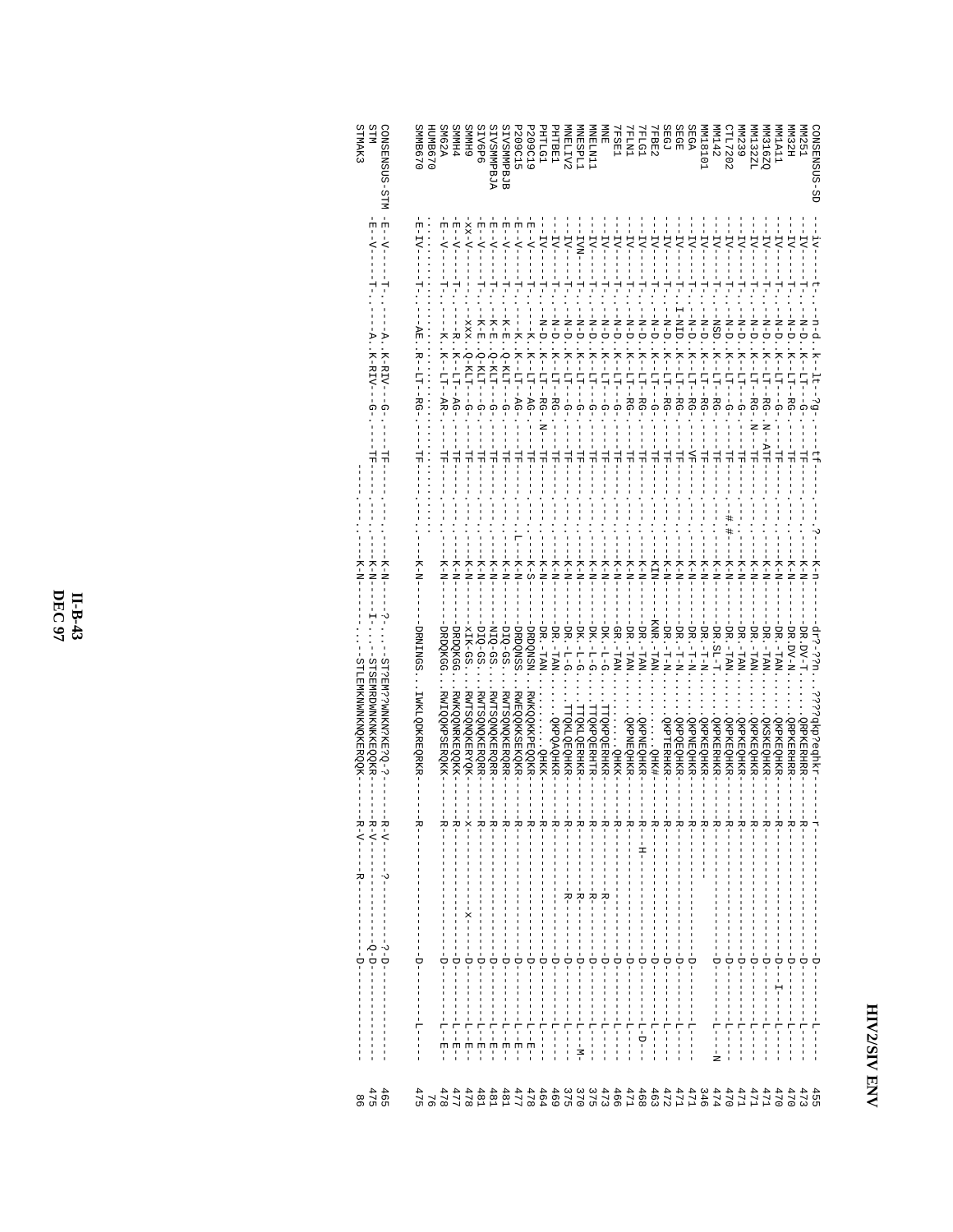### $\begin{array}{ll} {\rm D205} \\ {\rm EHODA} \\ {\rm OIN} \\ {\rm OIN} \\ {\rm V11011} \\ {\rm V11011} \end{array}$ FA<br>CODITA<br>CODISOD<br>VII05905<br>VII415<br>VII415  $\begin{array}{l} \texttt{BRX} \\ \texttt{GMS} \\ \texttt{GMS} \\ \texttt{GMS} \\ \texttt{GMS} \\ \texttt{GMS} \\ \texttt{GMS} \\ \texttt{GMS} \\ \texttt{GMS} \\ \texttt{GMS} \\ \texttt{GMS} \\ \texttt{GMS} \\ \texttt{GMS} \\ \texttt{GMS} \\ \texttt{GMS} \\ \texttt{GMS} \\ \texttt{GMS} \\ \texttt{GMS} \\ \texttt{GMS} \\ \texttt{GMS} \\ \texttt{GMS} \\ \texttt{GMS} \\ \texttt{GMS} \\ \texttt{GMS} \\ \texttt{GMS} \\ \texttt{GMS} \\ \texttt{G$ VI884<br>SL93FE **VI495** KR<br>UC2<br>5132E2 **ZHIN**  $\begin{array}{c} \texttt{CONSENESS-C} \\ \texttt{2238} \\ \texttt{2238} \end{array}$ LC1 881<br>And<br>Su Ř **ROD** GONSENSUS-B A-SUSMERNOS ?????nqt??nHTF8AevaelYrLA9lGDYKLvYiTpigFAPT?ekRyss?ap?R?KrJvFVLGFLAEaGsAMGaasLTlSAqsrLllaGIVQQQQLlDvVKRQQEmLRLTvWGtKnLQarVTAIEK  $NOMOM-1$  $\checkmark$  $\checkmark$  $-1 - 3$ <br>  $-1 - 3$ <br>  $-1 - 1$ ---SV--------HG-HT----- EV-------------an // mm is  $-1 - 1 -$ 8-------------- $- - - - - - - - - \frac{1}{2}$  $-1 - 1 \frac{1}{1}$  $\begin{array}{c}\n1 \\
1 \\
1\n\end{array}$ 8<br>8<br>9

DEC 97  $II-B-44$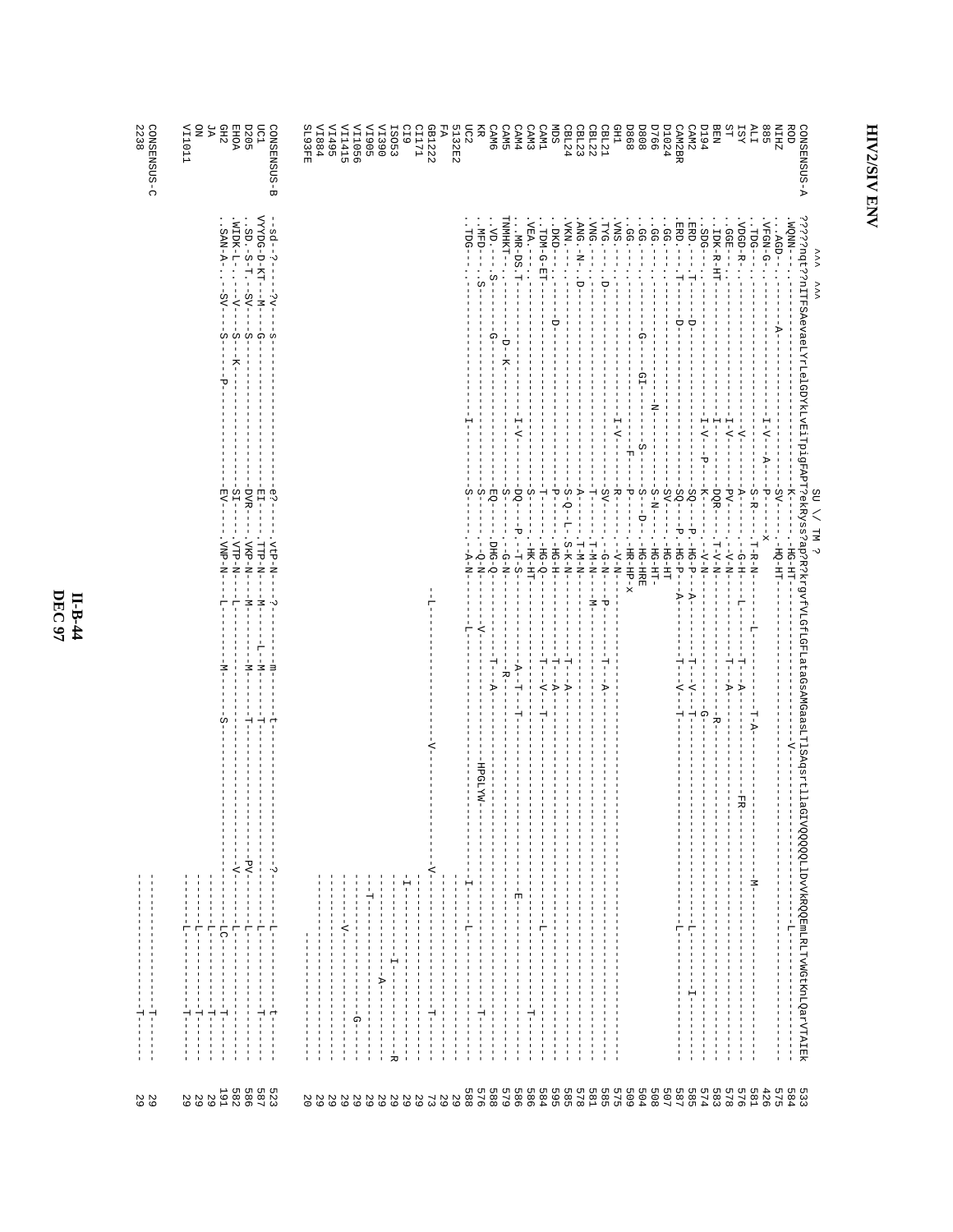| F0784<br>GONSENSUS-D           |                                                                                                                                                                                             |                                                                                                                                                                                                                                                                                                                                                                                                                                                                                                   | $\mathbf{I}$<br>л.<br>$\mathbf{I}$                                                                                 | $\mathbf{I}$<br>$\mathbf{I}$<br>$\mathbf{I}$<br>$\mathbf{I}$<br>$\mathbf{I}$<br>$\mathbf{I}$<br>$\blacksquare$<br>$\mathbf{I}$<br>$\blacksquare$<br>⊢<br>$\overline{\phantom{a}}$<br>$\mathbf I$<br>п<br>т<br>$\blacksquare$<br>å<br>$\mathbf{I}$<br>Ĥ<br>T<br>п<br>л.<br>л.<br>$\blacksquare$<br>л.<br>$\mathbf{I}$<br>п<br>$\overline{\phantom{a}}$ | 8<br>8<br>9<br>9                                                                                                                                             |
|--------------------------------|---------------------------------------------------------------------------------------------------------------------------------------------------------------------------------------------|---------------------------------------------------------------------------------------------------------------------------------------------------------------------------------------------------------------------------------------------------------------------------------------------------------------------------------------------------------------------------------------------------------------------------------------------------------------------------------------------------|--------------------------------------------------------------------------------------------------------------------|-------------------------------------------------------------------------------------------------------------------------------------------------------------------------------------------------------------------------------------------------------------------------------------------------------------------------------------------------------|--------------------------------------------------------------------------------------------------------------------------------------------------------------|
|                                |                                                                                                                                                                                             |                                                                                                                                                                                                                                                                                                                                                                                                                                                                                                   |                                                                                                                    |                                                                                                                                                                                                                                                                                                                                                       |                                                                                                                                                              |
| CONSENSUS-SD                   | $width--$<br>$-1 - M -$                                                                                                                                                                     |                                                                                                                                                                                                                                                                                                                                                                                                                                                                                                   | -1<br>-1                                                                                                           | Н<br>Ĥ<br>$\blacksquare$                                                                                                                                                                                                                                                                                                                              |                                                                                                                                                              |
| <b>MIN251</b>                  | <b>NTDG---------</b>                                                                                                                                                                        | L--N--TTGGTS-N----                                                                                                                                                                                                                                                                                                                                                                                                                                                                                | $\overline{1}$<br>$\mathbf{I}$<br>$\blacksquare$                                                                   | Н<br>$\mathbf{I}$<br>$\mathbf{I}$<br>$\mathbf{I}$<br>$\blacksquare$<br>H<br>$\mathbf{I}$<br>$\mathbf{I}$<br>$\overline{\phantom{a}}$<br>$\mathbf{I}$                                                                                                                                                                                                  |                                                                                                                                                              |
| HZ <sub>EM</sub>               | <b>MTDG-</b><br>$-1$ <sub>N</sub> $-$                                                                                                                                                       | ÷<br>$-10$<br>$\begin{minipage}{.4\linewidth} \label{eq:2} \begin{minipage}{.4\linewidth} \begin{tabular}{l} \multicolumn{3}{c}{\textbf{2.5}} \multicolumn{3}{c}{\textbf{2.5}} \multicolumn{3}{c}{\textbf{2.5}} \multicolumn{3}{c}{\textbf{2.5}} \multicolumn{3}{c}{\textbf{3.5}} \multicolumn{3}{c}{\textbf{4.5}} \end{tabular} \end{minipage} \end{minipage} \begin{minipage}{.4\linewidth} \begin{tabular}{l} \multicolumn{3}{c}{\textbf{2.5}} \multicolumn{3}{c}{\textbf{2.5}} \multicolumn{$ | 부<br>- 11<br>- 1                                                                                                   | $\overline{\phantom{a}}$<br>$\overline{1}$<br>$\blacksquare$<br>$\blacksquare$<br>$\mathbf{H}$<br>-1                                                                                                                                                                                                                                                  | שאשמאש באין האסטס אלא הסטס אין ססטס אין ססטס<br>מסטסטטס אסטטאן אין אין סטס אן אין אין אין אין ססטס<br>שרטטטט אין א סטסטאן אין אין סטטטאן אין סטס פון אין סטע |
| <b>MM1A11</b>                  | $NIDG---$<br>$-1 - N -$                                                                                                                                                                     |                                                                                                                                                                                                                                                                                                                                                                                                                                                                                                   | $\frac{1}{1}$<br>т.<br>п.<br>투                                                                                     | $\mathbf{I}$<br>$\mathbf{I}$<br>т.<br>Н<br>$\mathsf I$<br>$\mathbf{I}$<br>т.<br>н.<br>- 1<br>-11<br>п.<br>Å<br>т.<br>п<br>т.<br>п<br>1                                                                                                                                                                                                                |                                                                                                                                                              |
| MN316ZQ<br>MN322Z              | $MIDG--$<br>$\frac{1}{2}$<br>$-1 - N - 1$                                                                                                                                                   |                                                                                                                                                                                                                                                                                                                                                                                                                                                                                                   | J.<br>$\frac{1}{1}$<br>$\blacksquare$<br>$\mathbf{I}$                                                              | н<br>T<br>$\blacksquare$<br>Ţ<br>F<br>л.<br>$\mathbf{I}$<br>$\blacksquare$<br>-1<br>급<br>п<br>1<br>$\blacksquare$<br>п<br>$\mathbf{I}$                                                                                                                                                                                                                |                                                                                                                                                              |
|                                | $-MIDG---$<br>$- -M - -$                                                                                                                                                                    | $-\frac{1}{1}$<br>$--DV--TTGGTES-N-- \label{eq:2}$                                                                                                                                                                                                                                                                                                                                                                                                                                                | $\mathbf{I}$<br>$\frac{1}{1}$<br>$\mathbf{I}$<br>$\mathbf{I}$                                                      | $\mathbf{I}$<br>$\mathbf{I}$<br>$\overline{\phantom{a}}$<br>$\mathbf{I}$<br>부 부<br>$\mathbf{I}$<br>$\mathbf{I}$<br>$\mathbf{I}$<br>$\mathbf{I}$<br>$\mathbf{I}$                                                                                                                                                                                       |                                                                                                                                                              |
| <b>MN239</b>                   | MIDG------<br>$- -M - -$<br>$\frac{1}{1}$                                                                                                                                                   | $- - - \Gamma - - - - \Gamma T G G T S - N - -$                                                                                                                                                                                                                                                                                                                                                                                                                                                   | л.<br>$\frac{1}{1}$                                                                                                | л.<br>л.<br>⊢<br>л.<br>л.<br>л.<br>л.<br>п<br>1                                                                                                                                                                                                                                                                                                       |                                                                                                                                                              |
| CTL7202                        | $MIDG--$<br>$\frac{1}{1}$<br>ţ<br>$\blacksquare$<br>-1                                                                                                                                      | 투<br>٢<br>$--\nabla\nabla\nabla\nabla\nabla---\nabla\nabla G\nabla\nabla\nabla-\nabla\nabla---\nabla\nabla$                                                                                                                                                                                                                                                                                                                                                                                       |                                                                                                                    | ٣<br>Н                                                                                                                                                                                                                                                                                                                                                |                                                                                                                                                              |
| MIN142                         | $WTDG---S---S---POTTN$<br>ı<br>$\frac{1}{4}$<br>$\frac{1}{1}$<br>п                                                                                                                          |                                                                                                                                                                                                                                                                                                                                                                                                                                                                                                   | $-\Delta\Delta$ -                                                                                                  | $\mathbf{r}$<br>w<br>ŧ                                                                                                                                                                                                                                                                                                                                |                                                                                                                                                              |
| <b>SEGA</b>                    | $NIDGD----SN--$<br>$\frac{1}{1}$                                                                                                                                                            |                                                                                                                                                                                                                                                                                                                                                                                                                                                                                                   |                                                                                                                    |                                                                                                                                                                                                                                                                                                                                                       |                                                                                                                                                              |
| <b>SEGE</b>                    | WIDG-----SM--<br>$\begin{array}{c} \frac{1}{2} \\ \frac{1}{2} \\ \frac{1}{2} \end{array}$                                                                                                   |                                                                                                                                                                                                                                                                                                                                                                                                                                                                                                   |                                                                                                                    |                                                                                                                                                                                                                                                                                                                                                       |                                                                                                                                                              |
| <b>CEGT</b>                    | $MIMED - -N - - - - - -$<br>ţ<br>$\mathsf I$                                                                                                                                                |                                                                                                                                                                                                                                                                                                                                                                                                                                                                                                   |                                                                                                                    |                                                                                                                                                                                                                                                                                                                                                       |                                                                                                                                                              |
| <b>7FBE2</b>                   | <b>SIDG-------------</b><br>$\frac{1}{1}$<br>Ţ<br>$\mathbf{I}$<br>$-1$ $-1$                                                                                                                 | -- L- - - - NV- - - ATGGTS - N - - - - -                                                                                                                                                                                                                                                                                                                                                                                                                                                          |                                                                                                                    |                                                                                                                                                                                                                                                                                                                                                       |                                                                                                                                                              |
| <b>TELG1</b>                   | $WIDG---SN---SN---$<br>$\blacksquare$                                                                                                                                                       |                                                                                                                                                                                                                                                                                                                                                                                                                                                                                                   |                                                                                                                    |                                                                                                                                                                                                                                                                                                                                                       |                                                                                                                                                              |
| TNTHZ                          | -- M--------------<br>$\frac{1}{4}$<br>J                                                                                                                                                    | --1---NV---ATGGTS-N---                                                                                                                                                                                                                                                                                                                                                                                                                                                                            |                                                                                                                    |                                                                                                                                                                                                                                                                                                                                                       |                                                                                                                                                              |
| <b>TESEI</b>                   | $\frac{1}{1}$<br>ţ<br>$\frac{1}{4}$<br>п                                                                                                                                                    | $-M-$<br>$-12GCDS-N--$                                                                                                                                                                                                                                                                                                                                                                                                                                                                            | 년                                                                                                                  | ٣<br>å                                                                                                                                                                                                                                                                                                                                                |                                                                                                                                                              |
| <b>NRELN111</b><br><b>NATE</b> | $-MIDG--$<br>$NIDG---$ . $---X$<br>$-1$ . $-1$ - $-1$                                                                                                                                       | 부                                                                                                                                                                                                                                                                                                                                                                                                                                                                                                 |                                                                                                                    |                                                                                                                                                                                                                                                                                                                                                       |                                                                                                                                                              |
| <b>NDIESPLI</b>                | Ţ<br>$\mathbf{I}$                                                                                                                                                                           |                                                                                                                                                                                                                                                                                                                                                                                                                                                                                                   |                                                                                                                    |                                                                                                                                                                                                                                                                                                                                                       |                                                                                                                                                              |
| MNELIV2                        | $N = -50$                                                                                                                                                                                   |                                                                                                                                                                                                                                                                                                                                                                                                                                                                                                   |                                                                                                                    |                                                                                                                                                                                                                                                                                                                                                       |                                                                                                                                                              |
| <b>PHTBE1</b>                  | $NIDG---$<br>$- -M - -$<br>T<br>$\blacksquare$                                                                                                                                              |                                                                                                                                                                                                                                                                                                                                                                                                                                                                                                   |                                                                                                                    |                                                                                                                                                                                                                                                                                                                                                       |                                                                                                                                                              |
| P209C19<br><b>PHTLG1</b>       | $MIDG--$<br>$\frac{1}{2}$<br>$- -M - -$<br>$- -M - -$                                                                                                                                       | 후<br>$-S\Lambda- -A\texttt{TGGTS-N--}$<br>$\mathsf I$                                                                                                                                                                                                                                                                                                                                                                                                                                             | $-1 - 2 - 1$                                                                                                       |                                                                                                                                                                                                                                                                                                                                                       |                                                                                                                                                              |
| P209C15                        | $\texttt{WITNN}-\texttt{E}-$ .<br>$\mathbf{W}\mathbf{I}\mathbf{M}\mathbf{N} - \mathbf{E} - \mathbf{I} - \mathbf{I}$<br>$-1 - M -$<br>$\mathbf{I}$                                           | $-1$<br>$- S \nabla R - T T T G R S - N - \\$                                                                                                                                                                                                                                                                                                                                                                                                                                                     | $-1 - 2 - 1$                                                                                                       | $\frac{1}{1}$<br>٣<br>$\mathsf I$<br>I<br>1<br>p<br>J<br>$\mathbf{I}$<br>å<br>闩<br>$\mathbf{I}$<br>п<br>т<br>$\mathbf{I}$<br>п<br>п                                                                                                                                                                                                                   |                                                                                                                                                              |
| <b>SIVSMMPBJB</b>              | WING-E-<br>$- -M - -$                                                                                                                                                                       | $-4 - -$<br>$- - \mathbf{S} \mathbf{V} - - \mathbf{T} \mathbf{T} \mathbf{T} \mathbf{G} \mathbf{A} \mathbf{S} - \mathbf{N} - -$                                                                                                                                                                                                                                                                                                                                                                    | $- -\Lambda - -$<br>ш.<br>$\mathbf{I}$                                                                             | л.<br>$\mathbf{I}$<br>Ŷ<br>$\blacksquare$<br>$\mathbf{I}$<br>$\mathbf{I}$<br>п<br>$\mathbf{I}$<br>$\overline{A}$<br>$\frac{1}{14}$<br>Τ.<br>$\mathbf{I}$<br>$\mathbf{I}$<br>$\mathbf{I}$<br>T                                                                                                                                                         |                                                                                                                                                              |
| <b>ALBUMPBJA</b>               | $MIMG-E-.$<br>$- -M - -$                                                                                                                                                                    | $--A--$<br>$- - \mathbf{S} \mathbf{V} - - \mathbf{T} \mathbf{T} \mathbf{T} \mathbf{G} \mathbf{A} \mathbf{S} - \mathbf{N} - -$                                                                                                                                                                                                                                                                                                                                                                     | $S$ --V-<br>$\mathbf{I}$<br>- 1<br>$\blacksquare$                                                                  | $\mathbf{I}$<br>j.<br>٣<br>$\mathbf I$<br>$\overline{1}$<br>$\mathbf{I}$<br><b>I</b><br>$\overline{\phantom{a}}$<br>$-$ H $ -$<br>$\frac{1}{14}$<br>$\mathbf{I}$<br>$\mathbf{I}$<br>$\mathbf{I}$<br>$\overline{\phantom{a}}$                                                                                                                          |                                                                                                                                                              |
| <b>SIV6P6</b>                  | $\mathtt{MING-E--} \cdot -$<br>$- -M - -$<br>J.<br>$\mathbf{I}$<br>-1                                                                                                                       | $\frac{1}{2}$<br>$-SV--TTTGRS-N--\\$<br>-1                                                                                                                                                                                                                                                                                                                                                                                                                                                        | $- - \Lambda - -$<br>-1<br>$\mathbb{I}$<br>$\mathbf{I}$<br>-1<br>п.<br>п.<br>-11<br>п.                             | п.<br>$\mathbf{I}$<br>$\mathbf{I}$<br>п.<br>$\mathsf I$<br>$\mathbb T$<br>$\mathbf{I}$<br>п.<br>-1<br>$\mathbf{I}$<br>-1<br>-1<br>$\overline{A}$<br>-1<br>ш<br>$\mathbf{I}$<br>$\mathbf{I}$<br>$\mathbf{I}$<br>$\mathbf{I}$                                                                                                                           |                                                                                                                                                              |
| 6 HMMS                         | $MIMG-K-$<br>$- -M - -$<br>т.<br>п.<br>-1<br>$\mathbf{I}$<br>$\frac{1}{1}$                                                                                                                  | Ť<br>$- S V - - T T T G A S - N - -$<br>-                                                                                                                                                                                                                                                                                                                                                                                                                                                         | $\frac{1}{1}$<br>т.<br>$\mathbb T$<br>Τ.<br>л.<br>$\mathbf{I}$<br>л.<br>л.<br>$\mathbf{L}$                         | $\mathbf{I}$<br>$\mathbf{I}$<br>л.<br>л.<br>ビビ<br>Τ.<br>Τ.<br>L.<br>Ш.<br>$\mathbf{I}$<br>л.<br>- 11<br>Τ.<br>$\begin{array}{ccc} & + & + \\ & + & + \end{array}$<br>-<br>L.<br>L.<br>I.<br>I.                                                                                                                                                        |                                                                                                                                                              |
| <b>SMMR4</b>                   | $NIMSE-E-.$<br>$-1$ <sub>N</sub> $-$<br>$\frac{1}{1}$                                                                                                                                       | $\frac{1}{4}$<br>$SVR -$<br>$TTTGGAG = N - -$                                                                                                                                                                                                                                                                                                                                                                                                                                                     | $-4 - -$<br>- 1                                                                                                    | $\mathbf{I}$<br>$\blacksquare$<br>F<br>- 1<br>$\blacksquare$                                                                                                                                                                                                                                                                                          |                                                                                                                                                              |
| SM62A                          | $N T N N - E - $<br>$- -M - -$<br>$\mathbf{I}$                                                                                                                                              | 후<br>$SVR--TTTGGAS-N--\\$                                                                                                                                                                                                                                                                                                                                                                                                                                                                         | $-4 - 1 -$<br>$\frac{1}{1}$<br>$\mathbf{I}$<br>$\blacksquare$<br>$\mathbf{I}$<br>$\mathbf{I}$<br>$\blacksquare$    | $\blacksquare$<br>$\mathbf{I}$<br>$\mathbf{I}$<br>$\blacksquare$<br>Н<br>$\mathsf I$<br>$\mathbf{I}$<br>$\mathbf{I}$<br>$\mathbf{I}$<br>$\mathbf{I}$<br>$\mathbb T$<br>$\mathbf{I}$<br>$\blacksquare$<br>$\mathbf{I}$<br>$\mathbf{I}$                                                                                                                 |                                                                                                                                                              |
| <b>SMMB670</b>                 | $MIDG--$<br>$-1 - N - 1$<br>J.                                                                                                                                                              |                                                                                                                                                                                                                                                                                                                                                                                                                                                                                                   | J<br>÷<br>ш.<br>п.<br>н.<br>$\mathbf{I}$<br>$\mathbf{I}$                                                           | н.<br>п.<br>$\mathbf{I}$<br>$\mathbf{I}$<br>⊢<br>$\mathbf{I}$<br>$\mathbf{I}$<br>ш<br>$\mathbf{I}$<br>л.<br>$\mathbf{I}$<br>부부부<br>$\mathbf{I}$<br>$\mathbf{I}$<br>$\mathbf{I}$<br>л.                                                                                                                                                                 | 605<br>805                                                                                                                                                   |
| CONSENSUS-STM                  | $\begin{split} .&\text{WTNN-}\mathbf{E} - \text{.} \hspace{0.2cm}-- -\text{--}\text{A} - \\ .&\text{WTNN-}\mathbf{E} - \text{.} \hspace{0.2cm}-- -\text{--}\text{A} - \text{.} \end{split}$ |                                                                                                                                                                                                                                                                                                                                                                                                                                                                                                   | $\frac{1}{1}$<br>ŧ<br>$\frac{1}{1}$<br>. .<br>-1<br>- 1<br>. . ৩                                                   | $\mathbf{I}$<br>-1<br>-1<br>F<br>-1<br>Ĥ<br>$\mathbf{I}$<br>п<br>л<br>п<br>J.                                                                                                                                                                                                                                                                         |                                                                                                                                                              |
| STMAK3<br>STM                  | <b>KINN-E</b><br>$-4-$                                                                                                                                                                      | ٢<br>$-M -$<br>-HI-SIS-H                                                                                                                                                                                                                                                                                                                                                                                                                                                                          | $\frac{1}{1}$<br>$\frac{1}{1}$<br>$\mathbf{I}$<br>$\blacksquare$<br>$\mathbf{I}$<br>$\mathbf{I}$<br>$\blacksquare$ | $\mathbb{Y}$<br>$\mathbf{I}$<br>$\mathbf{I}$<br>п<br>$\mathbf{I}$<br>$\blacksquare$<br>п<br>$\mathbf{I}$<br>후<br>⊢<br>J.<br>$\blacksquare$<br>п<br>$\blacksquare$<br>$\mathbf{I}$<br>$\mathbf{I}$<br>$-1$<br>1<br>1<br>Ĥ<br>1<br>п<br>п<br>$\mathbf{I}$<br>$\mathbf{I}$<br>ш<br>$\mathsf I$                                                           | 5891<br>201<br>212                                                                                                                                           |
| BA_7312A<br>CONSENSUS-A        |                                                                                                                                                                                             |                                                                                                                                                                                                                                                                                                                                                                                                                                                                                                   | п                                                                                                                  | -1<br>$\mathbf{I}$<br>$\blacksquare$<br>-1<br>-1<br>-1<br>- 1<br>п<br>$\mathbf{I}$<br>-1<br>п<br>п<br>п                                                                                                                                                                                                                                               | 8<br>8<br>8                                                                                                                                                  |
|                                |                                                                                                                                                                                             |                                                                                                                                                                                                                                                                                                                                                                                                                                                                                                   |                                                                                                                    |                                                                                                                                                                                                                                                                                                                                                       |                                                                                                                                                              |
|                                |                                                                                                                                                                                             |                                                                                                                                                                                                                                                                                                                                                                                                                                                                                                   |                                                                                                                    | 부<br>$\mathsf I$                                                                                                                                                                                                                                                                                                                                      |                                                                                                                                                              |
| SMCI2<br>CONSENSUS-U           |                                                                                                                                                                                             |                                                                                                                                                                                                                                                                                                                                                                                                                                                                                                   | $\blacksquare$                                                                                                     | $\frac{1}{1}$<br>-1<br>t<br>п<br>$\mathbb{H}$<br>Н<br>$\mathsf I$<br>$\mathbf{I}$<br>$\mathbf{I}$<br>$\blacksquare$<br>п<br>부<br>п<br>н<br>$\mathbf{I}$<br>п<br>$\blacksquare$<br>$\mathbf{I}$<br>$\overline{\phantom{a}}$<br>-1<br>$\mathbf{I}$<br>$\mathbf{I}$<br>$\mathbf{I}$                                                                      |                                                                                                                                                              |
| SICT8                          |                                                                                                                                                                                             |                                                                                                                                                                                                                                                                                                                                                                                                                                                                                                   |                                                                                                                    | 년<br>Н<br>Ĥ                                                                                                                                                                                                                                                                                                                                           |                                                                                                                                                              |
|                                |                                                                                                                                                                                             |                                                                                                                                                                                                                                                                                                                                                                                                                                                                                                   |                                                                                                                    |                                                                                                                                                                                                                                                                                                                                                       |                                                                                                                                                              |
|                                |                                                                                                                                                                                             |                                                                                                                                                                                                                                                                                                                                                                                                                                                                                                   |                                                                                                                    |                                                                                                                                                                                                                                                                                                                                                       |                                                                                                                                                              |
|                                |                                                                                                                                                                                             |                                                                                                                                                                                                                                                                                                                                                                                                                                                                                                   |                                                                                                                    |                                                                                                                                                                                                                                                                                                                                                       |                                                                                                                                                              |
|                                |                                                                                                                                                                                             |                                                                                                                                                                                                                                                                                                                                                                                                                                                                                                   |                                                                                                                    |                                                                                                                                                                                                                                                                                                                                                       |                                                                                                                                                              |
|                                |                                                                                                                                                                                             |                                                                                                                                                                                                                                                                                                                                                                                                                                                                                                   |                                                                                                                    |                                                                                                                                                                                                                                                                                                                                                       |                                                                                                                                                              |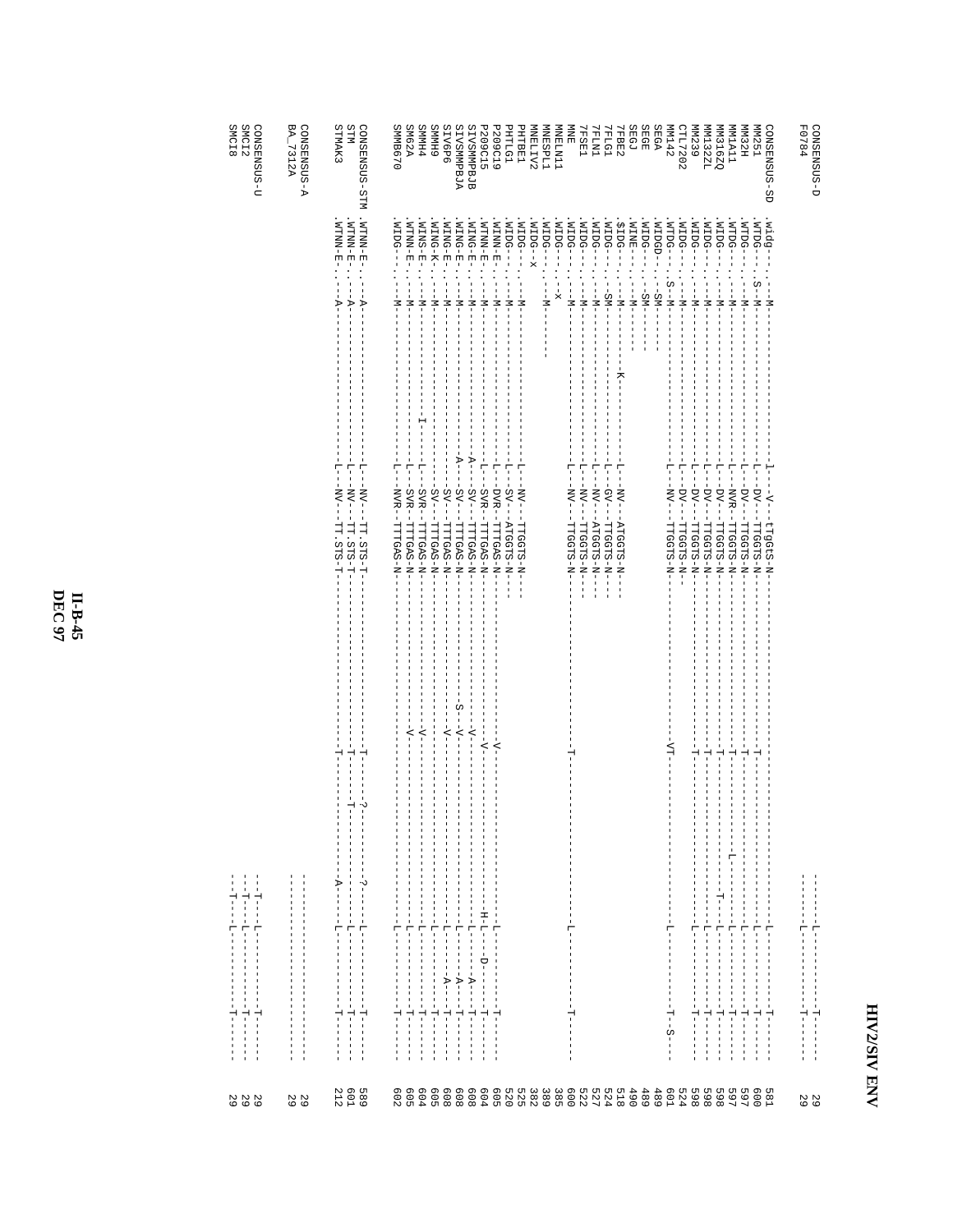### II-B-46<br>DEC 97

| G-SQSEMSD2-D<br>F0784                                                                                                                                                        | CONSENSUS-C<br>2238                                                                                                                                                                                                                                   | g<br>$\Delta\mathbf{A}$<br>CH <sub>5</sub><br><b>EHOA</b><br><b>D205</b><br>LC1<br>GONSENSUS-B<br>LIOIIA                                                                                                                                                                                                                                                                                                                                                                                                                                                                                                 | <b>SL93FE</b><br><b>VI884</b><br><b>S67IA</b><br>VI1415                                                                                                                                                                                                                                           | 950TIA<br><b>VI390</b><br><b>GO6IA</b><br>ESO53                                                                                                                                                                                                                                    | 5132EZ<br>CI171<br>GB1222<br>ΞS                                                                                                                                                                                                                                                         | LC <sub>2</sub><br><b>CAM6</b><br>Ř<br>CAM5<br>CAM4                                                                                                                                                                                                                                                       | CAM2BR<br>CH <sub>1</sub><br><b>CMAC</b><br>CBL24<br>CBL21<br>₿<br>CEL23<br>CBL22<br><b>LMA:</b>                                                                                                                                                                                                                                                                                                                                                                                                                                                                                    | SΤ<br><b>BEN</b><br>LLA<br><b>ZHIN</b><br>GONSENSUS-A<br>CAM <sub>2</sub><br><b>P6Td</b><br><b>IST</b><br>ROD                                                                                                                                                                                                                                                                                                                                                                                                                                                                                                                                                                                                                                                                                            |
|------------------------------------------------------------------------------------------------------------------------------------------------------------------------------|-------------------------------------------------------------------------------------------------------------------------------------------------------------------------------------------------------------------------------------------------------|----------------------------------------------------------------------------------------------------------------------------------------------------------------------------------------------------------------------------------------------------------------------------------------------------------------------------------------------------------------------------------------------------------------------------------------------------------------------------------------------------------------------------------------------------------------------------------------------------------|---------------------------------------------------------------------------------------------------------------------------------------------------------------------------------------------------------------------------------------------------------------------------------------------------|------------------------------------------------------------------------------------------------------------------------------------------------------------------------------------------------------------------------------------------------------------------------------------|-----------------------------------------------------------------------------------------------------------------------------------------------------------------------------------------------------------------------------------------------------------------------------------------|-----------------------------------------------------------------------------------------------------------------------------------------------------------------------------------------------------------------------------------------------------------------------------------------------------------|-------------------------------------------------------------------------------------------------------------------------------------------------------------------------------------------------------------------------------------------------------------------------------------------------------------------------------------------------------------------------------------------------------------------------------------------------------------------------------------------------------------------------------------------------------------------------------------|----------------------------------------------------------------------------------------------------------------------------------------------------------------------------------------------------------------------------------------------------------------------------------------------------------------------------------------------------------------------------------------------------------------------------------------------------------------------------------------------------------------------------------------------------------------------------------------------------------------------------------------------------------------------------------------------------------------------------------------------------------------------------------------------------------|
|                                                                                                                                                                              | ╬<br>×                                                                                                                                                                                                                                                | ÷<br>٣                                                                                                                                                                                                                                                                                                                                                                                                                                                                                                                                                                                                   | $\overline{r}$<br>ৼ                                                                                                                                                                                                                                                                               |                                                                                                                                                                                                                                                                                    | H                                                                                                                                                                                                                                                                                       | 진<br>능<br>ᄷ<br>⊣                                                                                                                                                                                                                                                                                          | ᆽ                                                                                                                                                                                                                                                                                                                                                                                                                                                                                                                                                                                   | о – – к- –<br>$\overline{A}$<br>$\frac{1}{1}$<br>눉<br>⊣<br>F                                                                                                                                                                                                                                                                                                                                                                                                                                                                                                                                                                                                                                                                                                                                             |
| 囝<br>卫<br>۳I<br>Ġ<br>ST.                                                                                                                                                     | $-MQ-E-$<br>$Q - E - G$<br>O                                                                                                                                                                                                                          | P-E-H---<br>P-RHHL-R-<br>P-EHHF-<br>$D - E - E - E - E - E$<br><b>ロー・コースーー</b><br>넌<br>p-et-?<br>-<br>11<br>ロースー<br>$-1$<br>Ю<br>団                                                                                                                                                                                                                                                                                                                                                                                                                                                                       | P-ET-N---<br>- コースーー<br>۲<br>ا<br>부<br>Ż<br>ė<br>$\frac{1}{\Omega}$<br>$\overline{X}$<br>U                                                                                                                                                                                                        | コースースーロ<br>ーー<br>부<br>처<br>−¤−                                                                                                                                                                                                                                                     | ⊅                                                                                                                                                                                                                                                                                       | $-1 - 1 - 1 - 1 - 1 - 1$<br>부<br>ż<br>۳                                                                                                                                                                                                                                                                   | $A - E$<br>$-5 - 5$<br>.<br>면<br>-ò-<br>C<br>団                                                                                                                                                                                                                                                                                                                                                                                                                                                                                                                                      | U.<br>$\mathbb{Y}$<br>国<br>$X - K -$<br>Ĥ<br>년<br>-- 1<br>-- 1<br>$- - \nabla$<br>C<br>변<br>∪                                                                                                                                                                                                                                                                                                                                                                                                                                                                                                                                                                                                                                                                                                            |
| ۳ı<br>占<br>÷<br>F                                                                                                                                                            | $Q = -K - I R + -D -$<br>p<br>K-IAF--D-                                                                                                                                                                                                               | Ю<br>O<br>Ю<br>Ю<br>Ю<br>Ю<br>Ю<br>Ю<br>- K - - N H - -<br>- アーー F-ロー<br>- K - - H H - U<br>-RE-N--D-<br>-<br>NH-NH-D<br>AK-QF-D-<br>$-K-K-K$<br>p-raf-d                                                                                                                                                                                                                                                                                                                                                                                                                                                 | Ю<br>Ю<br><b>EK-DF-HD-</b><br>ė                                                                                                                                                                                                                                                                   | Ю<br>Ю<br>$-1 - H - I -$<br>$AK--$<br>먹                                                                                                                                                                                                                                            | Ó,<br>$\overline{\mathbb{X}}$<br>団<br>$-1 -$<br>ER-                                                                                                                                                                                                                                     | -HKI-D-<br>.<br>א-<br><b>LRT---</b><br>ーズー<br>トリーワー<br>Ų                                                                                                                                                                                                                                                  | $-1 - H - 5$<br>Κ-<br>$-QK1$<br>-<br>-<br>-<br>-<br>$-K-H$<br>−k<br>∵<br>$-5$<br>k<br>F<br>$-1-$<br>H                                                                                                                                                                                                                                                                                                                                                                                                                                                                               | -RR-H-<br>ネー<br>HK1-F<br>$-5$<br>-R1-N-<br>*                                                                                                                                                                                                                                                                                                                                                                                                                                                                                                                                                                                                                                                                                                                                                             |
| LQL<br>TQL-<br>団<br>固<br>z<br>Ť<br>Ť<br>$\frac{1}{4}$<br>- 1<br>- 1<br>J<br>$-1$ – $-1$<br>$-1 - 1 - -1 - 1 -$<br>Ĥ<br>J<br>J<br>$\frac{1}{1}$<br>1<br>$---AR-5$<br>$-AK-S-$ | THT.<br>EEL<br>⊢<br>$-\mathbf{X}\mathbf{L}-\mathbf{F}=-\mathbf{A}-\mathbf{V}-\mathbf{V}=-\mathbf{A}-\mathbf{A}-\mathbf{A}$<br>$-XL - F - -N - V - V - -A -$<br>$\mathsf I$<br>I<br>$\mathbf{I}$<br>$\blacksquare$<br>Ť.<br>$- -M - - -$<br>$-1 - M -$ | $-101-$<br>TKL-<br>$TAT$ --E<br>TRL.<br>$-70L$<br>TAI<br>L-1<br>$TAT--E$<br>,<br>因<br>,<br>因<br>団<br>固<br>固<br>団<br>ᆽ<br>Ю<br>ò<br>ю<br>ę<br>٢<br>ÜΩ<br>C<br>면<br>면<br>견<br>피<br>먹<br>$-MA -$<br>$-MA -$<br>$-MA -$<br>$-MA$<br>$=$ ug<br>$-KL-L-V-R-L-V-$<br>- HI-1-1-1-V-A-I-1-V-H-I-V-H-<br>$-RL-L-V-R-L-V-- \label{eq:R1}$<br>$-xL-x-c-c-1-x-1$<br>$\frac{1}{1}$<br>--1?------<br>$- -1M - - -A - -$<br>-- II--- AK-<br>I<br>I<br>$\frac{1}{1}$<br>ł<br>T<br>$\overline{\phantom{a}}$<br>I<br>$\frac{1}{1}$<br>ł<br>$\frac{1}{1}$<br>$\frac{1}{1}$<br>í<br>$\frac{1}{1}$<br>$\overline{\phantom{a}}$ | TOT<br>÷<br>녑<br>부<br>-RIPD-<br>က်<br>HÄ.<br>Ω<br>$-1$ - $C$<br>$\frac{1}{1}$<br>$\texttt{I}\,{-}\,\texttt{V}\texttt{V}\,{-}\,{-}\,\texttt{I}$<br>$\begin{bmatrix} 1 \\ 1 \\ 1 \\ 1 \end{bmatrix}$<br>H<br>$\overline{\phantom{a}}$<br>$-1 - 1 - -1G - - -R -$<br>I<br>Í<br>I<br>ı<br>$-1 - 15 -$ | -BQ<br>ģ<br>団<br>Þ<br>Ω.<br>כל<br>⋒<br>$\overline{O}$<br>1<br>т<br>- - エ <b>ス</b> ーーーV-----<br>$\frac{1}{1}$<br>$- - -N - - -$<br>I<br>J<br>I<br>--A----<br>$-1 - - - - - - - - - -$<br>$\frac{1}{1}$<br>$\frac{1}{1}$<br>т<br>$\frac{1}{1}$<br>$IG--R-$<br>т<br>-d---R-<br>-- 4-1 | 녑<br>$-00$<br>- ER<br>ņ<br>Ю<br>C)<br>Ω.<br>ې<br>۱<br>-4<br>$\overline{z}$<br>-H------<br>- H - - - - - - - - H -<br>$- - \overline{A} - \overline{V} - - - - - \overline{A} - -$<br>$- -\Lambda \Lambda - -$<br>$\frac{1}{1}$<br>$-1$<br>J<br>I<br>$- - -$<br>$\overline{\phantom{a}}$ | Ю<br>겨<br>Ю<br>ГÕ<br>団<br>U.<br>۲<br>ا<br>R-<br>نج<br>ا<br>I<br>$-L-TI - \Delta \Delta - -$<br>---------<br>$---\Delta\Delta$ --<br>$\frac{1}{1}$<br>- - M - - - - - - - - - - - - - - - -<br>$\frac{1}{1}$<br>I<br>İ<br>I<br>I<br>ł<br>I<br>$\frac{1}{1}$<br>I<br>I<br>$\frac{1}{1}$<br>ł<br>ł<br>1<br>I | -EM-<br>$-5K -$<br>Ė<br>င္က်<br>8<br>Q<br>Ю<br>Ю<br>Ħ<br>변<br>쥐<br>₩<br>ᆽ<br>w<br>ı<br>п<br>$\frac{1}{1}$<br>$- - - - - - - - - -$<br>$\frac{1}{1}$<br>ļ<br>$-1$ - $\Delta$ - -<br>$-1 - 1 -$<br>$-1$<br>I<br>--------<br>$\frac{1}{1}$<br>I<br>ı<br>J<br>I<br>J<br>I<br>I<br>$\frac{1}{1}$<br>1<br>ı<br>۳Ţ<br>т<br>ı<br>$\frac{1}{1}$<br>í<br>ı<br>$\frac{1}{1}$<br>$\begin{array}{c} 1 \\ 1 \\ 1 \end{array}$<br>ı<br>$\begin{array}{c} \rule{0.2cm}{0.15mm} \end{array}$<br>I<br>I<br>$\frac{1}{1}$<br>$\frac{1}{1}$<br>$\frac{1}{1}$<br>ı<br>ł<br>ì<br>$\frac{1}{\sqrt{}}$<br>I | XLkdQAq1N3WGdaFRQYChTtVpwvndsltPdWnnMTWGeWeqqvryLeaNIs?sLEqAQ1QQEkNmYELQklNswdvfgNwfDltswikyiqYGvyivvgiiaLRiviYvvQmlsRC8YFRVFSsp<br>ăб<br>団<br>ဂု<br>団<br>Ю<br>Ю<br>Ю<br>년<br>1<br>団<br>$\frac{1}{1}$<br>Ę<br>ř<br>$-11-$<br>ᅻ<br>루<br>부<br>t<br>퍽<br>$A-V-$<br>$-KF$<br>Ş<br>w<br>$-1 - \underline{\Gamma} - \underline{\Gamma} \underline{\Gamma} - \underline{\Gamma} - \underline{\Gamma} - \underline{\Gamma}$<br>-----------<br>$\frac{1}{1}$<br>-- - - - - - - - - -<br>Ţ<br>$-1$ - $-1$ - $-1$<br>Ť<br>ł<br>I<br>I<br>$-1 - \Delta -$<br>$\frac{1}{1}$<br>$-1$ - $\Lambda$ - $-$<br>$\frac{1}{1}$<br>- - アー・ロー<br>$- - - - -$<br>I<br>I<br>ł<br>I<br>ı<br>I<br>ш<br>I<br>$\frac{1}{1}$<br>I<br>I<br>I<br>I<br>I<br>п<br>I<br>т<br>I<br>I<br>п<br>ł<br>п<br>п<br>I<br>ł<br>í<br>$\mathbf{I}$<br>S |
| <b>150</b><br>150                                                                                                                                                            | <b>151</b><br><b>IS1</b>                                                                                                                                                                                                                              | <b>150</b><br>321<br>715<br>848<br>IS1<br><b>150</b><br>717                                                                                                                                                                                                                                                                                                                                                                                                                                                                                                                                              | <b>151</b><br><b>LS1</b><br>135<br>T <sub>5</sub> T                                                                                                                                                                                                                                               | <b>ISI</b><br>T <sub>5</sub> 1<br>150<br>ISI                                                                                                                                                                                                                                       | ISI<br><b>149</b><br>203<br><b>150</b><br>150                                                                                                                                                                                                                                           | 917<br>$718$<br>706<br>907<br>716                                                                                                                                                                                                                                                                         | 716<br>714<br>725<br>708<br>715<br><b>IIL</b><br>715<br>705<br>717                                                                                                                                                                                                                                                                                                                                                                                                                                                                                                                  | 715<br>704<br>713<br>708<br>706<br><b>TIL</b><br>705<br>714<br>662                                                                                                                                                                                                                                                                                                                                                                                                                                                                                                                                                                                                                                                                                                                                       |

# HIV2/SIV ENV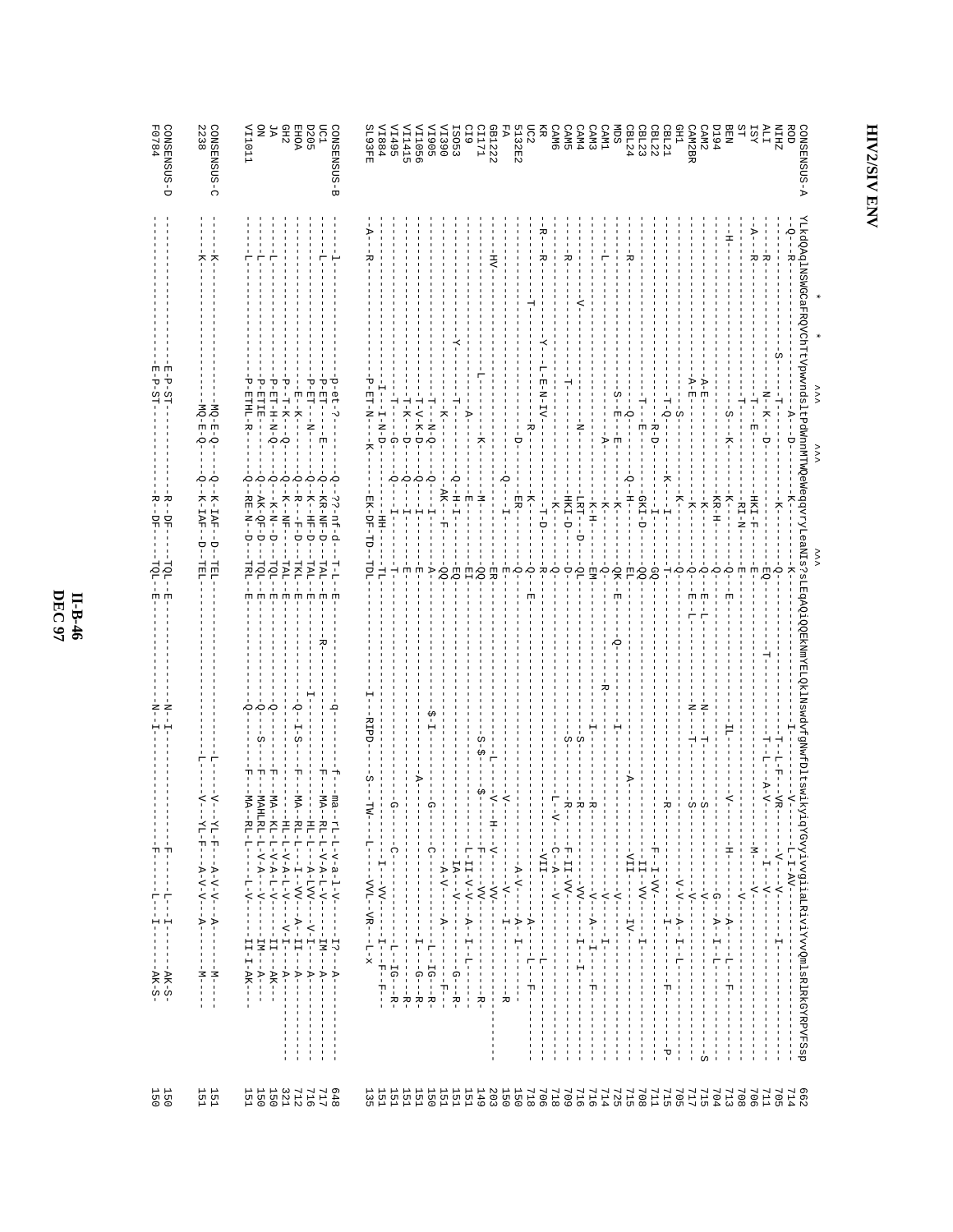| SMCI22<br>SMCI3<br>CONSENSUS-U                        | BA_7312A<br>GONSENSUS-A                                           | STMAK3<br><b>STM</b><br>NTS-SUSNESNOS                                        | SMMB670<br><b>SM62A</b><br><b>SMMH4</b>                               | STV6P6<br>SMMH9                            | <b>ALARMASVIS</b><br><b>SIVSMMPBJB</b>                           | P209C15                                        | P209C19<br>喜                     |                                                              | MM1325L<br>MM239<br>MM142                                                                                                                                                                 |                                                                                                 | <b>MN316ZQ</b>         | TIYIWW                              | MN32H                                              | L <sub>5</sub> ZMW            | CONSENSUS-SL             |
|-------------------------------------------------------|-------------------------------------------------------------------|------------------------------------------------------------------------------|-----------------------------------------------------------------------|--------------------------------------------|------------------------------------------------------------------|------------------------------------------------|----------------------------------|--------------------------------------------------------------|-------------------------------------------------------------------------------------------------------------------------------------------------------------------------------------------|-------------------------------------------------------------------------------------------------|------------------------|-------------------------------------|----------------------------------------------------|-------------------------------|--------------------------|
| ---R--?--<br>---R---<br>÷<br>ب                        |                                                                   |                                                                              | $-2XX - -$                                                            |                                            |                                                                  |                                                | - A--                            | $\cdot$ – A – –                                              | $-4-7-$                                                                                                                                                                                   | $-$ A $-$                                                                                       | $-4-$                  | $-4$                                | $-4-$                                              | ÷<br>∽                        |                          |
| $0 - 1 - 5 -$                                         | $\frac{1}{\sqrt{2}}$<br>$\frac{1}{\sqrt{1}}$                      | $-1 - 1 - -1 - -1 - -1$                                                      | $-1 - 1 - 1 - 1 -$<br>$-5 - 7 - 7 - 7 - 8$                            |                                            |                                                                  | $-1$<br>$-1$<br>$-1$<br>$-1$<br>$-1$<br>$-1$   |                                  | - - P - A - - - - - - - - E -<br>- - P - A - - - - - - - E - |                                                                                                                                                                                           | - S - P - A - - - - K - - - E -<br>- - - - - - - - K - - - E - -<br>- - - - - - - - - - - E - - |                        | $- - - - - - - - - - - - - - - - -$ | $-\mathbf{P}-\mathbf{A}----------\mathbf{D}-\cdot$ | - P - A - - - - - - - - D - - | $-1 - 3 - 1 - 2 - 1 - 1$ |
| $-LKI-D-$<br>$-1$ HXH $-1$<br>IKI-D-                  | $-0$ - $-1$ - $-1$ - $-1$<br>$- - -1 - 2 - 1 - -1 - -1 -$         | -<br>PR-DF-<br>-RK-DF-<br>-RK-DF                                             | $-BK-DS--$                                                            |                                            |                                                                  |                                                | --<br>BK-DE--E-LAL--E-           | $- B K - D F - - - - L F - - F$                              | $\begin{split} \dot{\xi} &= P K - DF - - E - - TA \Delta - - E \cdot \\ &- - R K - DF - E - E - T A \Delta - - E \cdot \\ &- - R K - DF - E - E - T - T A \Delta - - E \cdot \end{split}$ |                                                                                                 |                        |                                     |                                                    |                               |                          |
| --こと --こと<br>$-\mathbf{E}$ $ -\mathbf{E}$ $-$<br>$-N$ | $\begin{array}{c} -1\\ -1\\ 1\\ 1\\ \end{array}$<br>$\frac{1}{2}$ | $-10L$<br>$-TQL -E -E -V --$<br>$-{\bf TQL} - {\bf E} - {\bf F} - {\bf V} -$ | $-101 - 10 - 1$<br>$-1$ -HON- $-1$ --<br>$-LQL--E$                    | $\frac{1}{2}$                              |                                                                  |                                                | $\frac{1}{1}$                    |                                                              |                                                                                                                                                                                           |                                                                                                 |                        |                                     |                                                    |                               |                          |
| $-B$ – $ -$ – $ -$ – $ -$                             |                                                                   |                                                                              |                                                                       | $-XX-XX - -X - -X - - - -X - -$            |                                                                  | $\frac{1}{1}$                                  | $\frac{1}{1}$                    |                                                              |                                                                                                                                                                                           |                                                                                                 |                        |                                     | $-4-1$                                             | $-4-$                         |                          |
| - ユーート                                                | $- - -N - - - -$<br>$-4$ - $-1$                                   | $-{\bf A} - {\bf V} {\bf R}$ –<br>$-5 - 15 - 1$<br>$---VR$ $-$               | $--------$<br>$- - -$                                                 |                                            |                                                                  | - - - - H<br>H + - H                           | $-$ A---R--                      |                                                              | - - A - - - - - -                                                                                                                                                                         |                                                                                                 |                        |                                     |                                                    |                               |                          |
|                                                       |                                                                   |                                                                              | $-LV-T-NVG$<br>$-1 - -1 - -1 - 0$<br>$-5M - 7 - M$                    | $-1 - 1 - -1 - \Delta - \Delta - \Delta -$ | $-1$ - $\Gamma$ - $\Gamma$ - $\Lambda$ - $G$<br>$-1 - 1 - 1 - 0$ | $- - \Gamma - - \Gamma - \Gamma \Gamma \Gamma$ | $    \!N$ $\! \!$ $\! \! \! \!-$ | $-1=-1=-\nabla-2-\nabla-1-$                                  | $- - - - - - - - - - - - -$                                                                                                                                                               | ------------                                                                                    | $- - - - - - -$        |                                     | $- - - - - - - - - - - - -$                        |                               |                          |
|                                                       |                                                                   |                                                                              | $-1$ - $-1$ - $-1$ - $-1$<br>$-5 - - - - - - -$<br>$-5 - - - - - - -$ | $---------------------$                    | ------A---Q-<br>$---A---Q---$                                    | $-5 - - - - - - -$                             | $- - - - - - - - - - -$          | $---1---A---A---Q---$                                        |                                                                                                                                                                                           | $-1 - 1 -$<br>$---AR - -C - -$                                                                  | $-1 - -1 - -1K - -6 -$ |                                     |                                                    |                               |                          |
| 14<br>15<br>15<br>0                                   | 150<br>150                                                        | 711<br>731<br>342                                                            |                                                                       |                                            |                                                                  |                                                |                                  |                                                              |                                                                                                                                                                                           |                                                                                                 |                        |                                     |                                                    |                               | 707                      |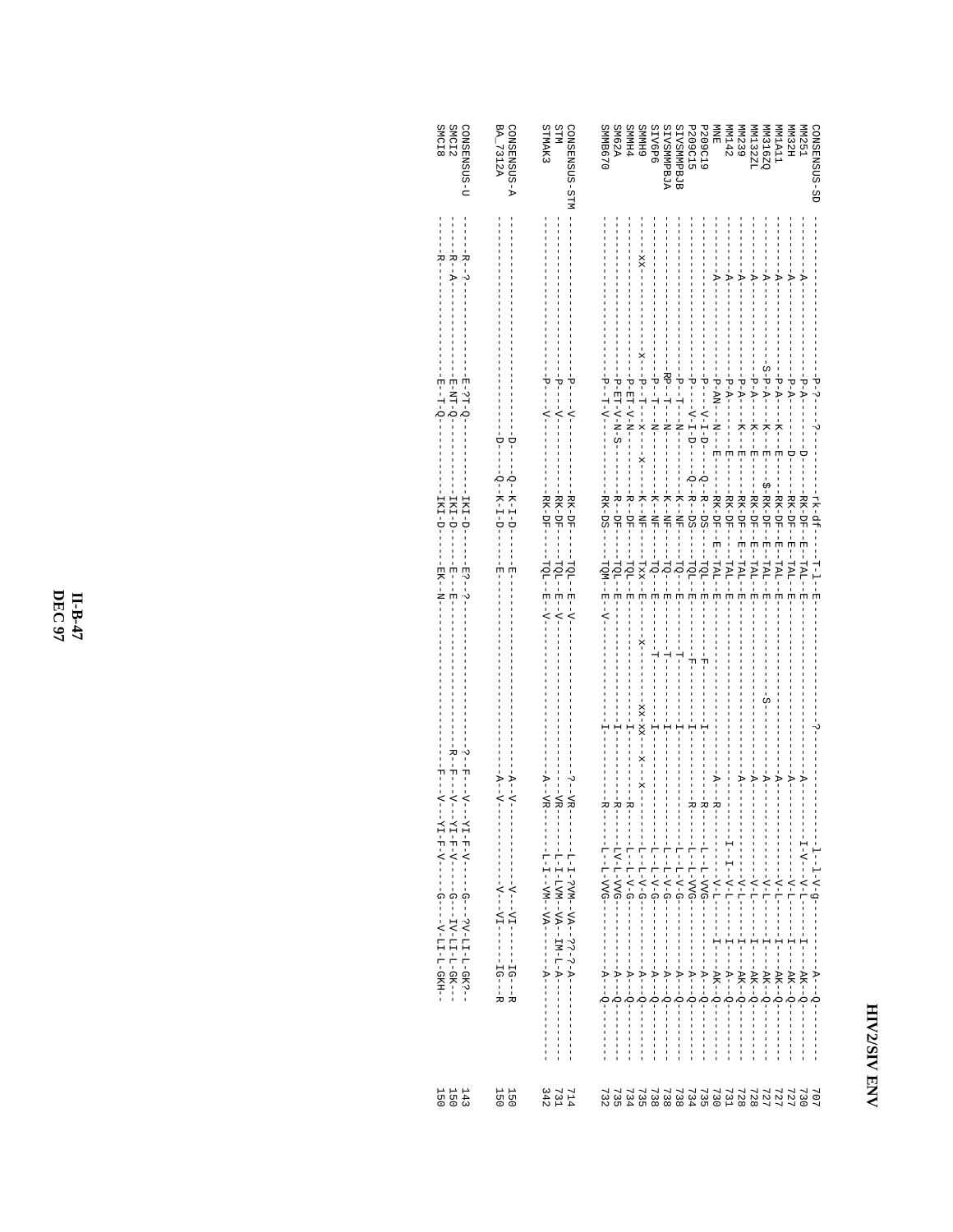| <b>STM</b><br>CONSENSUS<br>STMAK3<br>ή.<br>넓                                                                                                                                                                                                    | SM62A<br><b>SIV6P6</b><br><b>SIVSMMPBJB</b><br>P209C15<br>SMMB670<br><b>PHMMS</b><br>6 HMMS<br><b>ITAIMW</b><br><b>MM142</b><br>M239<br><b>M13227</b><br><b>MN316ZQ</b><br>自国<br>209C19<br>IVSMMPBJA                                                                                                                                                                                                                                                                                                                                                                                                                                                                                                                                                                                                                                                                                                                                                                                                                         | <b>MM251</b><br><b>GS-SOSNESNOC</b><br>CH <sub>2</sub><br><b>HZEMW</b>                                                                                                                                                             | <b>2205</b><br><b>EHOA</b><br>nc1<br>CONSENSUS<br>$\frac{1}{10}$                                                                                                                                                                                                                                                                                                                                                                                                                                                                                                                                 | <b>12L24</b><br>CBL22<br><b>194</b><br>ROD<br>CONSENSUS<br>3B1222<br>DC2<br>CAM6<br><b>CAM5</b><br><b>CAM4</b><br><b>CAM3</b><br><b>CAM1</b><br>ŠЩ<br>CBL23<br>CBL21<br>요<br>CAM2BR<br>CAM <sub>2</sub><br><b>BEN</b><br>ξ<br>ETW<br>ZHIN<br><b>TST</b><br>Ģ<br>J-                                                                                                                                                                                                                                                                                                                                                                                                                                                                                                                                                                                                                                                                                                                                                                                                                                                                                                                                                                                                                                                                                                                                                                                                                                                                                                                                                             |                                  |
|-------------------------------------------------------------------------------------------------------------------------------------------------------------------------------------------------------------------------------------------------|------------------------------------------------------------------------------------------------------------------------------------------------------------------------------------------------------------------------------------------------------------------------------------------------------------------------------------------------------------------------------------------------------------------------------------------------------------------------------------------------------------------------------------------------------------------------------------------------------------------------------------------------------------------------------------------------------------------------------------------------------------------------------------------------------------------------------------------------------------------------------------------------------------------------------------------------------------------------------------------------------------------------------|------------------------------------------------------------------------------------------------------------------------------------------------------------------------------------------------------------------------------------|--------------------------------------------------------------------------------------------------------------------------------------------------------------------------------------------------------------------------------------------------------------------------------------------------------------------------------------------------------------------------------------------------------------------------------------------------------------------------------------------------------------------------------------------------------------------------------------------------|--------------------------------------------------------------------------------------------------------------------------------------------------------------------------------------------------------------------------------------------------------------------------------------------------------------------------------------------------------------------------------------------------------------------------------------------------------------------------------------------------------------------------------------------------------------------------------------------------------------------------------------------------------------------------------------------------------------------------------------------------------------------------------------------------------------------------------------------------------------------------------------------------------------------------------------------------------------------------------------------------------------------------------------------------------------------------------------------------------------------------------------------------------------------------------------------------------------------------------------------------------------------------------------------------------------------------------------------------------------------------------------------------------------------------------------------------------------------------------------------------------------------------------------------------------------------------------------------------------------------------------|----------------------------------|
| $-53.5 -$<br>-SCR-<br>$-S-H-$<br>$\blacksquare$<br>÷<br>٠.<br>$-65-$<br>$-65-$<br>ġ<br>$5-XLc$<br>D-XLT<br>$-LK-G$<br>-GG-DRG-INS-<br>-GG-DRG-INS<br>ດ່<br>$Q-B$ .<br>$\sum_{i=1}^{\infty}$<br>н                                                | $- - - N - - -$<br>$-A-V-$<br>-A-V-VP-QTGQ-L-TK-GE-G-GRG-NRS<br>-A-V---PV--GB-GE-GEG-DRG-SRS<br>-AxVx-1-P-xTGQ-L-TK-GE-G-xRG-NRS<br>$-A-V-$<br>-S-F-\$T--RQ-QAL-TK-G--G-GSG-NSS<br>-A-V---P-QTGQ-L-TK-GE-G-GRG-NRS<br>$A-V---$<br>$-A-V-$<br>$S-F$<br>$S - F$<br>$S-\overline{F}$<br>ÖΩ<br>S-F-\$T-TQQ-PAL-TK-GKKG-G<br>- F-3-T-00-02-L-1-<br>T--00-PAL-T-<br>÷<br>÷<br>ن<br>ا<br>P-QTGQ-L-TK-GE-G-GRG-NRS<br>-GQ-P-TK-GE-G-G-B-RG-SRS<br>-GQ-P-TK-GE-GEG-DRG-SRS<br>-GO-P-H--GE-Q-D-G-D-ASES<br>-GQ-P-TK-GE-CEG-DRG-SRS<br>-GK-G-G-EGG-NSS<br>-GK-G-G<br>-GK-R-G<br>B-9-75<br>$-GSD - NSS -$<br>-EGG-NSS<br>-EGG-NSS<br>-EGG-NSS<br>$E - E$<br>$-9 - E$ .<br>$-9-E$<br>$-9 - E$<br>$-9-E$<br>$-9-E$<br>$\sum_{i=1}^{n}$<br>$Q - E$<br>$-9-E$<br>$\sum_{i=1}^{\infty}$<br>$\sum_{k=1}^{n}$<br>신<br>면<br>$-9-5$<br>$\sim$ -E<br>$\sum_{i=1}^{n}$                                                                                                                                                                              | ÜΩ<br>$S - T$<br>$S - F$<br>$a-v-$<br>- SH-HOO-PAL-H-<br>-?p-g?gq-l-Tk-Ge-<br>P-R-GRG-<br>$QQ-PAL-I-T-$<br>-GK-G-G<br>GK-G-G<br>$g - g - -r - g - s$<br>GG-EDG-YRS<br>-EGG-NSS<br>-EGG-NSS<br>。<br>더<br>心<br>日<br>ю<br>Е<br>ん<br>日 | $-5 - 7 - 7 - 7$<br>$-S-T$ -<br>$-S-T-$<br>$P - R -$<br>P-R-HRG-<br>卫<br>P-R--RG<br>$-BG-$<br>$-BG-$<br>$\frac{1}{4}$<br>$-{\rm N}$ –<br>$\frac{1}{4}$<br>DEG-NEGAYRS<br>-gG-ndg-YRS<br>GG-N-E-YRS<br>GG-MDGDYRS<br>$-9 - 5$ .<br>$-\mathbf{Q}-\mathbf{E}-\mathbf{A}$ .<br>ん<br>日<br>ん<br>日                                                                                                                                                                                                                                                                                                      | PgYiQiHIHkd?eQpareeTeeDvg?n?Gd??wPwpiayihfliirllirglyniCrdLl3r?f?tlqpi?q?l?????r??rPwlRl?aAyLpZeqWIQYGceWIQeafaafar?trETlagawr?lwg?l?r<br>$A-L--V$<br>$\mathbf{A}-\mathbf{F}$<br>$\overline{Y}$<br>Ļ<br>부<br>H-RG----H-<br>RHW-<br>- HHQ--- PS---<br>$T - RG - -$<br><b>コーヌローー マーー</b><br>-R---D--<br>$-M -$<br>$\sum_{i=1}^{n}$<br>$Q$ ---D--<br>$\sum_{i=1}^{n}$<br>÷<br>÷,<br>$RG---N-G$<br>÷<br>آ<br>$\frac{1}{2}$<br>p<br>$-1$ - $-1$<br>ò<br>두<br>$-5 - 0 - -$<br>-D--G<br>$-1 - N - C$<br>$- -DO - -$<br>$-5 -$<br>ė<br>$-M - C$<br>ن<br>ده<br>$\frac{1}{\Omega}$<br>$-5-$<br>Ù<br>G-A-DAS-YDF<br>$G - G - N - N - NS$<br>G-S-G--RY-<br>$A-NSI---SS$<br>A-DDS-FGL-<br>$-277-000-0000-$<br>$-D-R-SSSS$ -D- $A-SSSS$<br>-NDV-SRS-<br>$-N-CE SE$<br>$-5SV - -5S - -$<br>$-NSSN$ -MM<br>ှ<br>နှ<br>$-TdX-SdD$<br>$I - G - -RS -$<br>$S - V - RF -$<br>$G - G - FSS$<br>$-7-7-7-1$<br>$N - V - S = 5 + 5 -$<br>$G - G - - RS -$<br>$D - N - SI -$<br>$-RS$ - $-$<br>$-$ RS-<br>$-\frac{5}{1}$<br>$-9 - E - -$<br>$S = -R = -$<br>$Q - E \cdot \cdots$<br>$-5 - 7 - 7$<br>$-1$<br>$\frac{1}{2}$<br>$R$ – –<br>トーー<br>トー<br>Ė<br>부<br>두                                                                                                                                                                                                                                                                                                                                                                                                                                                                                        | early stop<br>tat                |
| Ю<br>$Q-V$<br>₹<br>Σ<br>$NF-RC-$<br>$\vec{H}$<br>Ř<br>$-5xI$                                                                                                                                                                                    | Ю<br>Ю<br>Ю<br>Ю<br>Ю<br>$\circ$<br>Ю<br>$\circ$<br>Ю<br>Ю<br>Ю<br>Ю<br>$\circ$<br>Ю<br>Ю<br>$N - FSS$<br>$M-FSSS$<br>$M - FSS$<br>NSH-M<br>$M-FSSN$ -<br>$M-TR$ SN-<br>$Z - H$ SN- $-$ -<br>$M - F$ SN---<br>$M-FSSS$<br>$M-FSSS$<br>M-FSSS<br>$N - FSS$<br>$N - FSSS$<br>$M - FSRN - -$<br>」<br>구<br>Ĥ<br>Ĥ<br>۲<br>ا<br>TQYL-L-TTP<br>$-M-T-HCO-$<br>-M-L-IIYQI<br>$I\overline{O}XS-T-M-$<br>$I\ddot{O}XS-T-M-$<br>$-M-T-TCO$<br>$I\overline{O}XS-T-M-$<br>-W-L-x-ZQI<br>$-M-T-TCQ$<br>--AXQI<br>TŌXA--<br>TÕĀV-<br>IOXA-<br>TÕĀA-<br>IÕAV.                                                                                                                                                                                                                                                                                                                                                                                                                                                                               | Ю<br><b>QPRN</b><br>$-MI$<br>$W - F S n - - t - 1 - r S n$<br>W-HSN---H--<br>--RSN--<br>$-5 - 21 -$<br>$-1$<br>LKT-R<br>-AYQI<br><b>TQYA</b>                                                                                       | 卫<br>$-1 - 0 - 2 - 1$<br>$-0-0-1$<br>$O-BN$<br>$-1M -$<br>$- - M -$<br>$- -M -$<br>$-MI$<br>$\frac{1}{1}$<br>$\begin{array}{c} -1 \\ -1 \end{array}$<br>$-5 -$<br>N-LKTSQ1-<br>부<br>$t = -1KT - q$ ?-<br>$-KT-Q--$                                                                                                                                                                                                                                                                                                                                                                               | - - LAT - - Q - - - HT - - HT<br>$-1 - 1 - 1 - 1 - 1 - 1 - 1$<br>$-1 - H - -H - 1$<br>$-6 - -$<br>$H - A -$<br>$L - H$<br>$\vdots$<br>$-5$<br>Ю-<br>$-5 -$<br>$-5-$<br>$-6 - 4 - -$<br>w<br>$- -M - -$<br>$-KR$ –<br>$- - B - - S - -$<br>$-R - - S$<br>$-R$ – – – S<br>$-K$ <sup>-</sup><br>$-K$ <sup>-</sup><br>-R--SS--R-<br>$R$ – $-$<br>ပြ<br>SS.<br>$-5$<br>$SV - K -$<br>$\sim$<br>$-5$ -<br>S<br>w<br>C<br>$-1$<br>Ŧ<br>$\frac{1}{\sqrt{2}}$<br>ဂု<br>ž<br>ă<br>$S - P -$<br>$S - T - S$<br>$S - P -$<br>$1 - 9 - 1$                                                                                                                                                                                                                                                                                                                                                                                                                                                                                                                                                                                                                                                                                                                                                                                                                                                                                                                                                                                                                                                                                                   | cds                              |
| $-5XI$<br>H-H-RANINGETIQRITASH-<br>H-H-RANHORITORI-EAN-<br>ດ່<br>Ω                                                                                                                                                                              | -VL-S-SRTLQRA-EVI-VQI<br>-<br>NF-R-FONN-HAV-HEIS-<br>-VL-R-SRTLQRV-EVI-IEIT-<br>VL-R-SHHLQRV-EVH-HEIH-<br>F-RFSTTLORI-EV--TELT--<br>L-R-SATLRR I - EV---HELT-<br>卫<br>L-R-SATLQR I - EV - - TE LT -<br>L-R-STTLQR I - EV - - TE LT - -<br>L-R-221LQRH-RV--1HEL---<br>$-$ SRTLQRA-EVI-VQI<br>-SRTLQRA-EVI-VEIT-<br>-SRTLQRA-EVI-VQI<br>$-SATLRRI - EV -$<br>- GHTLORV-RVH-HH-<br>-STTLQRV-EVI-IEI<br>-111                                                                                                                                                                                                                                                                                                                                                                                                                                                                                                                                                                                                                     | -V1-X-8-T-X-<br>ローRー SATILERS- EV--<br>Ю<br>EV?-?ei<br>д<br>넓는<br>$\overline{\Delta}$<br>부<br>٦,<br>$\vec{r}$                                                                                                                      | T-TKT-QI-HQ-STN-Q.<br>$-\sim \cdots -\circ$<br>$-$ A.<br>$-5 - 6$<br>$-6 - 6$<br>Ъ<br>᠊ᠣ<br>Α<br>₹<br>$\overline{A}$<br>ģ<br>-pv                                                                                                                                                                                                                                                                                                                                                                                                                                                                 | H-I-KS-Q-G-G-G-Q-VH-I-<br>$-KNSP-REL-S-S- \cdot \cdot \cdot - A\texttt{I} -$<br>$-KS-I$ -1-1-1-<br>$ANDP-REL-S-N-$<br>TNSP-HRL-S-N-. . - AI-<br>$S - T - -S$<br>$-TTTSS$<br>$S - L I = -A - $<br>$1 - T - T -$<br>$-1 - 1 - -1$<br>$-5$ - $\overline{0}$<br>$S - Q - - L - S - S - S - R R$<br>--T---<br>LSPI-<br>$-d-T-T-T$<br>$-1$ -H-S-QRAL-HI<br>$-RA$<br>$-1 - 7 - 7 - 1 - 1$<br>- - FIN - MI -<br>$\cdots$ $\cdots$<br>$-1$ $-1$ $-1$ $-1$ $-1$ $-1$ $-1$<br>$L-S-QRAL-AT-$<br>$L-N-$<br>F-S-QRAL-AI-<br>S-QRAL-TI-<br>$\frac{8}{1}$<br>÷<br>$-5d-$<br>$-11$<br>$        -$<br>-LNH-<br>$-2ST$ -<br>$-KI$<br>$\frac{1}{\lambda}$<br>PKV-<br>-RT<br>법<br>$-K -$<br>$-K -$<br>$-K-$<br>$-K-$<br>$-5 - 5 - 5 - 1$<br>$-LM-$<br>$\frac{1}{2}$<br>$\frac{1}{\lambda}$<br>– K T<br>-RT<br>녑<br>$\frac{1}{2}$<br>٠<br>ا<br>혈<br>면                                                                                                                                                                                                                                                                                                                                                                                                                                                                                                                                                                                                                                                                                                                                                                                               |                                  |
| п<br>$\mathbf I$<br>$\overline{\phantom{a}}$<br>$\frac{1}{1}$<br>Ť<br>$- A - A W - A A G - - - - S - G - D - E T - G -$<br>$-{\bf A} - {\bf A}{\bf W} - {\bf A}{\bf A}{\bf G} - - - - {\bf S} - {\bf G} - {\bf D} - - {\bf E}{\bf T} - {\bf G}$ | п<br>-- MSKFH--V--VM--SAH---------GQD---E--<br>$\frac{1}{1}$<br>ł<br>ł<br>- NS<br>- NN<br>- NN<br>- NN<br>- NN<br>- NN<br>- NN<br>- NN<br>- NN<br>- NN<br>- NN<br>MRYF-<br><b>MRYL</b><br>NRYL-<br>$-AXSM$<br>-HASM<br>-TAS-WAV-V-V-V-V-SAT-<br>$-AXSM$<br>$-1 - 2V - N(1) - 2V - 1 - 2V - 1 - 1$<br>MNYFH--V-VDM-SAT-<br><b>MRYF-</b><br>WRYL-<br>NRYL-<br>-R-F-<br>$-V$ -WWKFA-<br>$-\mathbf{V} - \mathbf{WWKL} \mathbf{A} -$<br>$-R$ – MWKLV-<br>$-V$ -WWKFA-<br>$-V$ -WWKFA-<br>$-\mathbf{V} - \mathbf{A}\mathbf{Q} - \mathbf{S}\mathbf{A}\mathbf{T} -$<br>-RXXWWKFx-<br>$-A$ -WWKFV-<br>$-A$ -WWKFV-<br>$\mathbf{I}$<br>1<br>$\mathbf I$<br>Ω,<br>w<br>S<br>S<br>S<br>w<br>S<br>w<br>w<br>$-1 - 1 - 1 - 1 - 0 - 0$<br>$-0D1 - 0D - - -$<br>J.<br>J.<br>$-0 - 0$<br>$-D$ -ET-ET-G-<br>$\mathbf{I}$<br>$-GD-SEM-A-R-$<br>$-1$ $-1$ $-1$ $-1$ $-1$ $-1$ $-1$ $-1$<br>$-$ GD---EH-A-<br>$QD - TT - G$<br>$D - L = -L - C$<br>$D - H - H - G -$<br>$-D - \underline{H} \underline{H} - \underline{G} -$<br>$-BB = -BA - Q -$ | Ť.<br>ł<br>W8Yf -- -v --?w --a?----s--gd --Et-g-<br>WSYFH --V --GW -SAT ---------D --ET-R -<br>$NSSNF--T-S-NGN-SRT--TSSM$<br>$- S - GELHE - EI - E - E - E$<br>$-99 - 17 - 17 - 17$                                                | $-K$ –<br>ł<br>$\frac{1}{1}$<br>ŧ<br>$1S-F--I--A-2GG----I$<br>$-E$ -E-<br>$\textrm{IC}-\textrm{F}-\textrm{H}-\textrm{AT}-\textrm{AT}-\textrm{AT}-\textrm{AT}-\textrm{AT}-\textrm{R}-\textrm{R}-\textrm{H}-\textrm{H}-\textrm{H}-\textrm{H}-\textrm{H}-\textrm{H}-\textrm{H}-\textrm{H}-\textrm{H}-\textrm{H}-\textrm{H}-\textrm{H}-\textrm{H}-\textrm{H}-\textrm{H}-\textrm{H}-\textrm{H}-\textrm{H}-\textrm{H}-\textrm{H}-\textrm{H}-\textrm$<br>$I = -F - -$<br>- - LR-A--A-G----S-GET--EA-R-<br>$-25 - 2 - 955 - -$<br>$\mathbf I$<br>$S - A - T S - -V - R -$<br>$s - g$ ; $t - -e$ a- $R -$ | ーカーー<br>田 - - - - -<br>٦I<br>퍼<br>------<br>$\mathbf{I}$<br>т<br>$\frac{1}{1}$<br>Ţ<br>$\frac{1}{1}$<br>J.<br>$\frac{1}{4}$<br>$\begin{array}{c} 1 \\ 1 \\ 1 \end{array}$<br>т<br>Ť<br>$\mathbf{I}$<br>ł<br>ł<br>$\frac{1}{1}$<br>$\frac{1}{1}$<br>T<br>ţ<br>$RQ$ – – – – $R$<br>ဂု<br>$\frac{1}{1}$<br>$G - - - -$<br>$\frac{1}{1}$<br>$\mathbb T$<br>1<br>I.<br>л.<br>$\mathbf{I}$<br>$\mathbf{I}$<br>-1<br>п<br>I.<br>I<br>J.<br>Ţ.<br>-1<br>$\begin{array}{c} \hline \end{array}$<br>-1<br>$\overline{\phantom{a}}$<br>$\frac{1}{1}$<br>$\frac{1}{1}$<br>-<br>-1<br>$\frac{1}{1}$<br>-<br>$-6 - - - -$<br>$\mathsf I$<br>$\mathsf I$<br>$-1 - 1 - -1 - -1 - -1 -$<br>$\mathsf I$<br>$\frac{1}{1}$<br>$\frac{1}{1}$<br>$-\mathbf{L} - \mathbf{L} - \mathbf{L} - \mathbf{L}$<br>-1---------<br>$\mathsf I$<br>$- - \Delta - - \Delta - -$<br>$\frac{1}{1}$<br>J.<br>$\frac{1}{2}$<br>$--\mathbf{A}--\mathbf{A}\mathbf{A}--$<br>J<br>$\frac{1}{4}$<br>$\mathbf{I}$<br>$-1$ - $-1$ - $-1$ - $-1$<br>$---A---$<br>-G-AAK---TS-C-S--FFT-G-<br>$- - - - - - - -$<br>$---EA---$<br>$---FA$ -<br>$-1 - K1 - -$<br>$- -A - -$<br>$---TA-$<br>$-4-$<br>$\frac{1}{1}$<br>$\frac{1}{1}$<br>--- LSA--NEC-LMGO<br>------GW--EAAR-<br>$\frac{1}{1}$<br>---TS-C-G---RT-DN<br>$-15 - 1 - - - - - - - - - - -$<br>т<br>$-15 - 5 - 8 - 8 - 5 - 5$<br>-1<br>-- LNL------ NONO<br>$\frac{1}{1}$<br>$\mathbf{I}$<br>I<br>-1<br>$-500YXD-0---$<br>$-S-C-S---T-G-$<br>$-5 - 3 - 3A NQ - 2A NQ -$<br>$\mathsf I$<br>$\mathbf{I}$<br>$-S$ ---DMG---AMG-<br>$\mathbf I$<br>$-0 - 2 - 5 - 6 - 6 - 6$<br>$-N - EAMG -$<br>$-{\bf N}--{\bf N}--{\bf N}--$ | $-1\overline{4}$<br>rev cds<br>× |
| E 61<br>040<br>366                                                                                                                                                                                                                              | 658<br>598<br>984<br><b>965</b><br>898<br>898<br>898<br>984<br>598<br>098<br>858<br>858<br>958<br>$\begin{array}{c} 58 \\ 20 \end{array}$<br>862                                                                                                                                                                                                                                                                                                                                                                                                                                                                                                                                                                                                                                                                                                                                                                                                                                                                             | 458<br>658<br>528<br>440                                                                                                                                                                                                           | 1831<br>838<br>760                                                                                                                                                                                                                                                                                                                                                                                                                                                                                                                                                                               | 822<br>936<br>828<br>839<br>839<br>837<br>848<br>845<br>829<br>844<br>830<br>838<br>830<br>839<br>838<br>528<br>141<br>544<br>148<br><b>835</b><br>837<br>326<br>772                                                                                                                                                                                                                                                                                                                                                                                                                                                                                                                                                                                                                                                                                                                                                                                                                                                                                                                                                                                                                                                                                                                                                                                                                                                                                                                                                                                                                                                           |                                  |